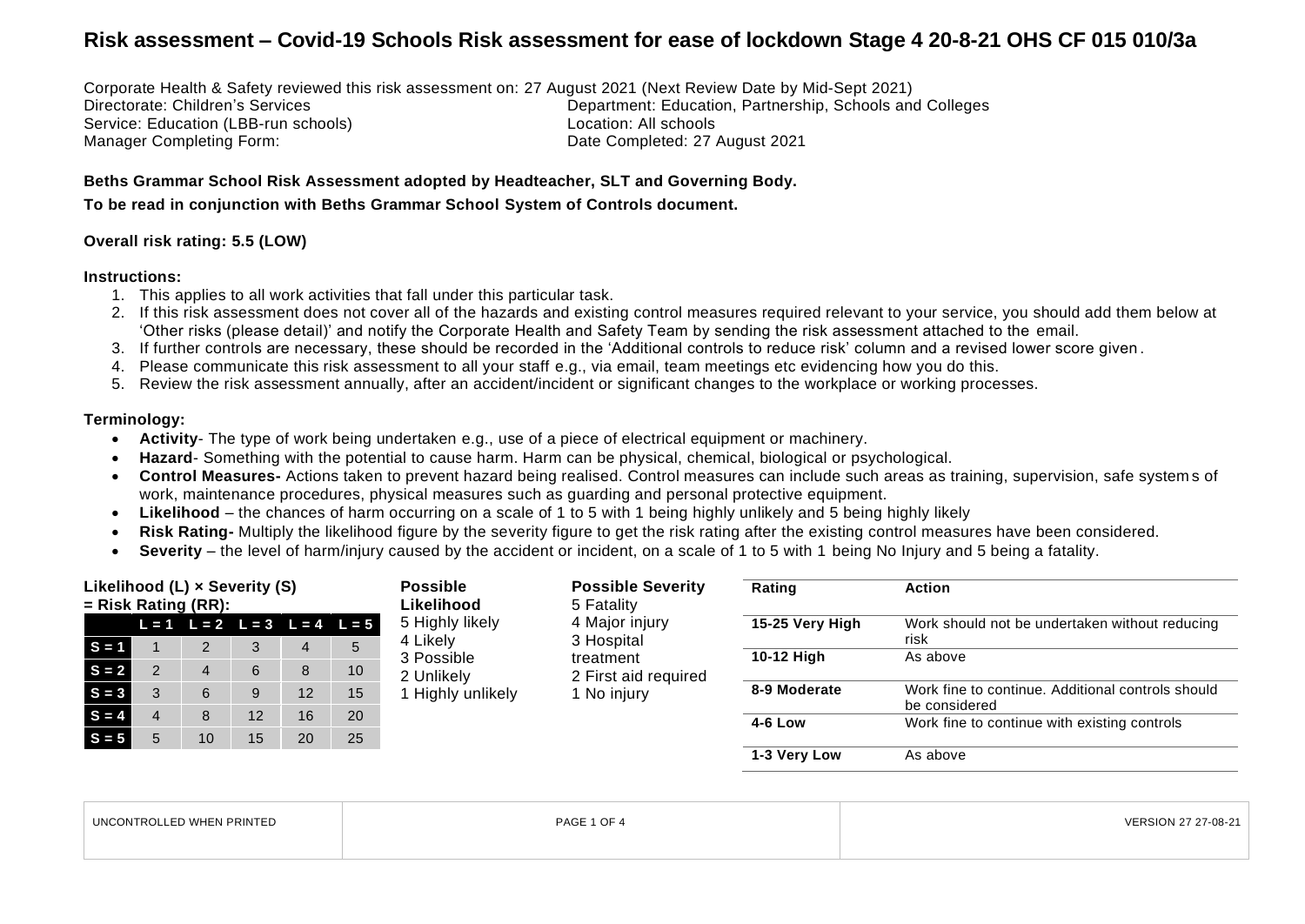| <b>Activity</b>                                                                                                                                         | <b>Nature of hazard</b><br>and potential<br>injuries                                                      | <b>Persons</b><br>at risk | <b>Existing control measures</b>                                                                                                                                                                                                                                                                                                                                                                                                                                                                                                                                                                                                                                                                                                                                                                                                                                                                                                                                                                                                                                                                                                                                                                                                                                                                                                                                |                     | <b>Current risk</b><br>rating |                | <b>Additional</b><br>controls to<br>reduce risk                                                                                                                                                                         | rating | <b>Revised risk</b> |           |
|---------------------------------------------------------------------------------------------------------------------------------------------------------|-----------------------------------------------------------------------------------------------------------|---------------------------|-----------------------------------------------------------------------------------------------------------------------------------------------------------------------------------------------------------------------------------------------------------------------------------------------------------------------------------------------------------------------------------------------------------------------------------------------------------------------------------------------------------------------------------------------------------------------------------------------------------------------------------------------------------------------------------------------------------------------------------------------------------------------------------------------------------------------------------------------------------------------------------------------------------------------------------------------------------------------------------------------------------------------------------------------------------------------------------------------------------------------------------------------------------------------------------------------------------------------------------------------------------------------------------------------------------------------------------------------------------------|---------------------|-------------------------------|----------------|-------------------------------------------------------------------------------------------------------------------------------------------------------------------------------------------------------------------------|--------|---------------------|-----------|
|                                                                                                                                                         |                                                                                                           |                           |                                                                                                                                                                                                                                                                                                                                                                                                                                                                                                                                                                                                                                                                                                                                                                                                                                                                                                                                                                                                                                                                                                                                                                                                                                                                                                                                                                 |                     | S                             | <b>RR</b>      |                                                                                                                                                                                                                         | L      | $\mathbf{s}$        | <b>RR</b> |
| General:<br><b>Risk</b><br>assessment<br>and<br>consultation<br>with staff<br>and the<br>provision of<br>wellbeing<br>support to<br>staff and<br>pupils | Staff and pupil<br>concerns not taken<br>into account.<br>Concerned about<br>return to work and<br>school | Staff and<br>pupils       | The country is easing out of National Lockdown<br>with a road map of measures and we are now in<br>Stage 4. This advice on www.gov.uk for education<br>settings is a summary of the key control measures<br>required: The Operational guidance dated 17 August<br>2021 should be read in conjunction with this risk<br>assessment and the DfE has created a bespoke page<br>on gov.uk which lists all current schools guidance.<br>Where this guidance refers to schools, that does not<br>include maintained nursery schools or pre-reception<br>classes. Separate guidance is available for: early<br>years and childcare settings and further education<br>colleges and providers. Additional operational<br>guidance is also available for special schools, special<br>post-16 providers and alternative provision.<br>This risk assessment is for dissemination within<br>schools by the school's own internal consultation and<br>training methods. Control measures must be adopted<br>where reasonably practicable to do so. It is a legal<br>requirement that schools update their risk<br>assessments to ensure all current government<br>restrictions are adhered to and consult and share<br>findings with staff. The school must be prepared to<br>review their risk assessments quickly should Public<br>Health or the government advise changes. |                     | $\overline{3}$                | 3              | <b>Beths</b><br>Grammar<br>School has<br>adopted the<br>London<br>Borough of<br>Bexley risk<br>assessment<br>which should<br>be read in<br>conjunction<br>with the Beths<br>Grammar<br>School<br>System of<br>Controls. |        |                     |           |
|                                                                                                                                                         | Risk of Covid-19<br>transmission                                                                          | Staff and<br>pupils       | To minimise risk, all elements of the system of control<br>measures detailed below must be put in place. School<br>Leaders must ensure systems are implemented, staff<br>and pupil behaviour supervised and that control<br>measures are followed and any breaches recorded.<br>'Near miss' incidents and positive cases among staff<br>must be recorded on an accident/incident form and                                                                                                                                                                                                                                                                                                                                                                                                                                                                                                                                                                                                                                                                                                                                                                                                                                                                                                                                                                       |                     | 4                             | $\overline{4}$ |                                                                                                                                                                                                                         |        |                     |           |
| UNCONTROLLED WHEN PRINTED                                                                                                                               |                                                                                                           |                           | PAGE 1 OF 4                                                                                                                                                                                                                                                                                                                                                                                                                                                                                                                                                                                                                                                                                                                                                                                                                                                                                                                                                                                                                                                                                                                                                                                                                                                                                                                                                     | VERSION 27 27-08-21 |                               |                |                                                                                                                                                                                                                         |        |                     |           |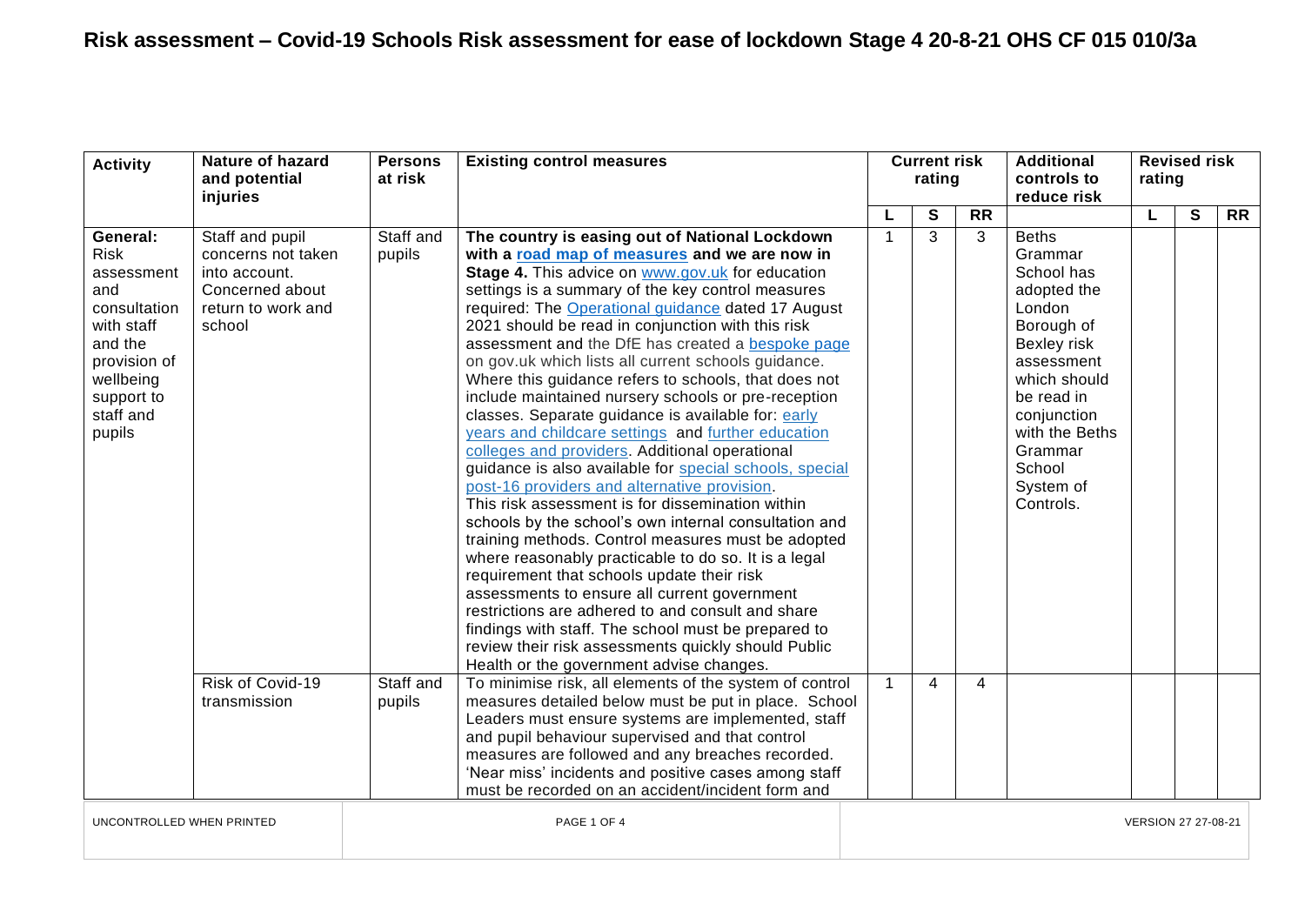|  | communicated on My View to Corporate Health and<br>Safety' so that control measures are continually<br>l. See health and safety advice for schools<br>reviewed. |  |  |  |  |
|--|-----------------------------------------------------------------------------------------------------------------------------------------------------------------|--|--|--|--|
|  |                                                                                                                                                                 |  |  |  |  |

| <b>Activity</b>                                                                                                                                            | <b>Nature of hazard</b><br><b>Existing control measures</b><br><b>Persons</b><br>and potential<br>at risk<br>injuries | <b>Current risk</b><br>rating |                                                                                                                                                                                                                                                                                                                                                                                                                                                                                                                                                                                                                                                                                                                                                                                                                                                                                                                                                                                                                                                                                                                                                                                                                                                                                                                                                                                                                                                |  | <b>Additional</b><br>controls to<br>reduce risk | <b>Revised risk</b><br>rating |  |    |   |           |
|------------------------------------------------------------------------------------------------------------------------------------------------------------|-----------------------------------------------------------------------------------------------------------------------|-------------------------------|------------------------------------------------------------------------------------------------------------------------------------------------------------------------------------------------------------------------------------------------------------------------------------------------------------------------------------------------------------------------------------------------------------------------------------------------------------------------------------------------------------------------------------------------------------------------------------------------------------------------------------------------------------------------------------------------------------------------------------------------------------------------------------------------------------------------------------------------------------------------------------------------------------------------------------------------------------------------------------------------------------------------------------------------------------------------------------------------------------------------------------------------------------------------------------------------------------------------------------------------------------------------------------------------------------------------------------------------------------------------------------------------------------------------------------------------|--|-------------------------------------------------|-------------------------------|--|----|---|-----------|
|                                                                                                                                                            |                                                                                                                       |                               |                                                                                                                                                                                                                                                                                                                                                                                                                                                                                                                                                                                                                                                                                                                                                                                                                                                                                                                                                                                                                                                                                                                                                                                                                                                                                                                                                                                                                                                |  | $\mathbf{s}$                                    | <b>RR</b>                     |  | L. | S | <b>RR</b> |
| <b>Risk</b><br>assessment<br>and<br>consultation<br>with staff<br>and the<br>provision of<br>wellbeing<br>support to<br>staff and<br>pupils<br>(continued) | Risk of Covid-19<br>transmission                                                                                      | Staff and<br>pupils           | It is best practice to share the risk assessment also with<br>parents and the HSE requires that for schools who<br>employ more than 50 people, that it is published on the<br>external website. Where a suitable and sufficient risk<br>assessment is in place, LBB Insurance will cover Covid-<br>19 related incidents for Community Schools.<br>A General Covid-19 risk assessment CF 015 010/4 is in<br>place for LBB staff and communicated within each<br>school's own cascade system. Staff are informed of<br>safety measures and consulted for any concerns.<br>LBB consults with the Unions weekly as well as in<br>meetings with the Local Consultative Group (LCG) to<br>ensure a corporate approach to risk controls, which<br>includes maintained schools. Other schools should<br>ensure that any appropriate steps have been<br>undertaken consistent with procedures for their own<br>school.<br>Staff have access to a 24-hour Carefirst EAP<br>counselling and advice service where schools have<br>subscribed.<br>School Heads encourage active communication<br>between staff on concerns and ensure staff read all<br>communications and this includes senior leaders and<br>governing bodies.<br>Senior leaders implement working practices promoting a<br>good work-life balance. Staff surveys encouraged<br>locally at each school on aspects of working during<br>Covid-19. LBB Senior management 'Restore Group' in |  |                                                 |                               |  |    |   |           |

UNCONTROLLED WHEN PRINTED **Example 21 On the Second PAGE 1 OF 4** PAGE 1 OF 4 VERSION 27 27-08-21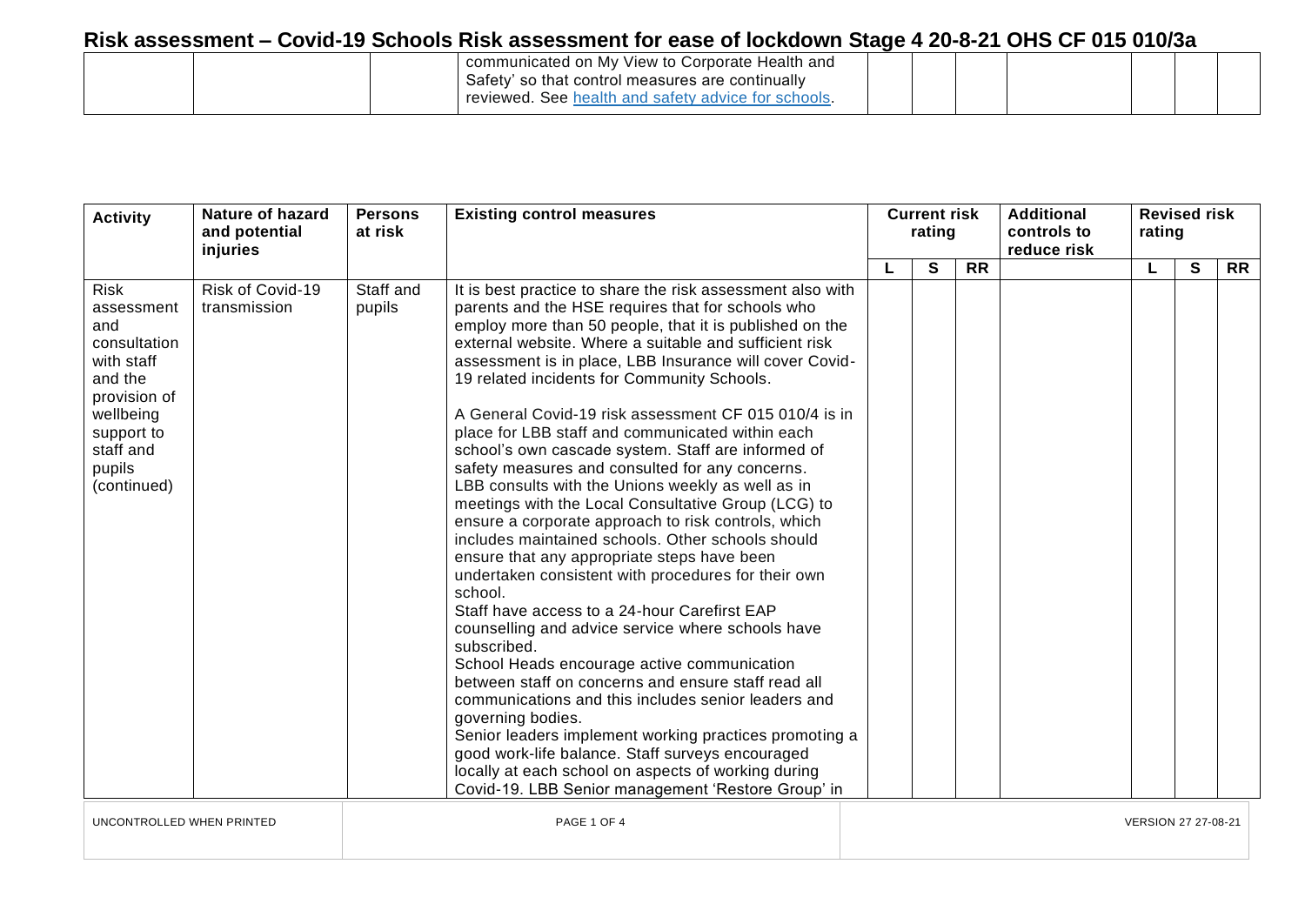|  | place for high level corporate decision-making during  <br>pandemic. |  |  |  |  |
|--|----------------------------------------------------------------------|--|--|--|--|
|  |                                                                      |  |  |  |  |

| <b>Activity</b>                                                                                                                                            | <b>Nature of hazard</b><br>and potential<br>injuries                                    | <b>Persons</b><br><b>Existing control measures</b><br>at risk |                                                                                                                                                                                                                                                                                                                                                                                                                                                                                                                                                                                                                                                                                                                                                                                                                                                                                                                                                                                                                                                                                                                                                                                                                                                                                                                                                                          | <b>Current risk</b><br>rating |           | <b>Additional</b><br>controls to<br>reduce risk | rating | <b>Revised risk</b> |           |
|------------------------------------------------------------------------------------------------------------------------------------------------------------|-----------------------------------------------------------------------------------------|---------------------------------------------------------------|--------------------------------------------------------------------------------------------------------------------------------------------------------------------------------------------------------------------------------------------------------------------------------------------------------------------------------------------------------------------------------------------------------------------------------------------------------------------------------------------------------------------------------------------------------------------------------------------------------------------------------------------------------------------------------------------------------------------------------------------------------------------------------------------------------------------------------------------------------------------------------------------------------------------------------------------------------------------------------------------------------------------------------------------------------------------------------------------------------------------------------------------------------------------------------------------------------------------------------------------------------------------------------------------------------------------------------------------------------------------------|-------------------------------|-----------|-------------------------------------------------|--------|---------------------|-----------|
|                                                                                                                                                            |                                                                                         |                                                               |                                                                                                                                                                                                                                                                                                                                                                                                                                                                                                                                                                                                                                                                                                                                                                                                                                                                                                                                                                                                                                                                                                                                                                                                                                                                                                                                                                          | S                             | <b>RR</b> |                                                 | L      | S                   | <b>RR</b> |
| <b>Risk</b><br>assessment<br>and<br>consultation<br>with staff<br>and the<br>provision of<br>wellbeing<br>support to<br>staff and<br>pupils<br>(continued) | Risk of Covid-19<br>transmission<br>through concerns<br>not being taken<br>into account | Staff and<br>pupils                                           | School Governing Bodies must be involved in overseeing<br>this risk assessment and its implementation at local level.<br>Some pupils may be experiencing a variety of emotions<br>in response to the COVID-19 pandemic, such as anxiety,<br>stress or low mood. Staff can support pupils using this<br>advice: promoting and supporting mental health and<br>wellbeing in schools.<br>Safeguarding: Where remote learning is occurring due to<br>self-isolation or school bubble closures, the school<br>should encourage parents to have regular conversations<br>with their child about risks online such as sexual<br>imagery, grooming, cyberbullying, suicide content and<br>radicalisation, and how to speak to someone if they are<br>worried. Schools encourage parents to set age filter<br>controls on online content. Microsoft advises all software<br>updates are carried out on home computers to avoid<br>hackers and viruses after a recent incident.<br><b>Guidance for schools for Step 4:</b><br>The following control measures must all be met, which<br>are incorporated throughout the risk assessment below:<br>1) Ensure good hygiene for everyone<br>2) Maintain appropriate cleaning regimes<br>3) Keep indoor spaces well ventilated<br>4) Follow Public Health advice on testing, self-isolation and<br>managing confirmed cases of Covid-19 |                               |           |                                                 |        |                     |           |

| UNCONTROLLED WHEN PRINTED | PAGE 1 OF 4 | VERSION<br>* 27-08-2 |
|---------------------------|-------------|----------------------|
|                           |             |                      |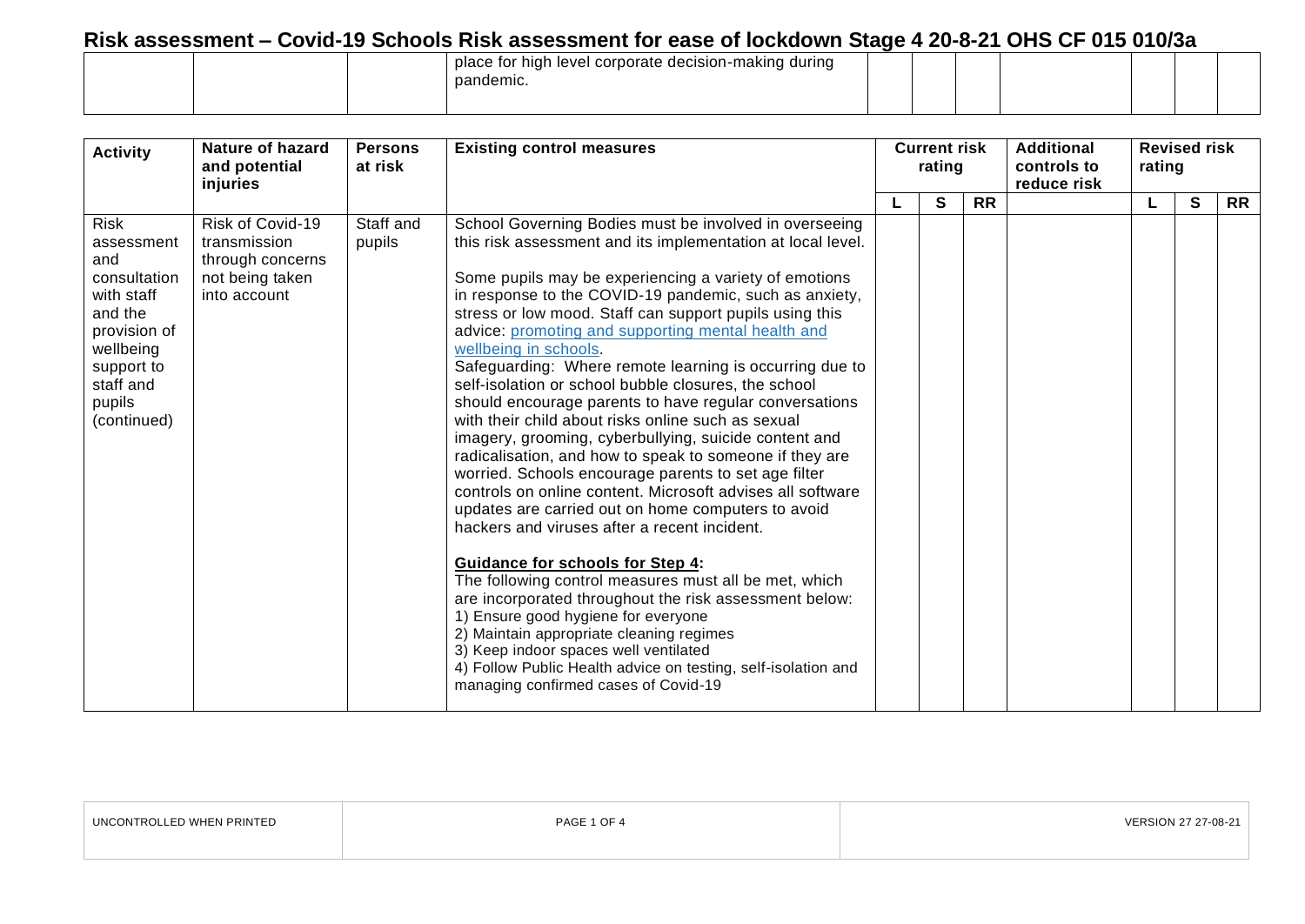| <b>Activity</b>                                                               | <b>Nature of hazard</b><br>and potential<br>injuries | <b>Persons</b><br>at risk | <b>Existing control measures</b>                                                                                                                                                                                                                                                                                                                                                                                                                                                                                                                                                                                                                                                                                                                                                                                                                                                                                                                                                                                                                                                                                                                                                                                                                 |                | <b>Current risk</b><br>rating |                 | <b>Additional</b><br>controls to<br>reduce risk | rating | <b>Revised risk</b> |                 |
|-------------------------------------------------------------------------------|------------------------------------------------------|---------------------------|--------------------------------------------------------------------------------------------------------------------------------------------------------------------------------------------------------------------------------------------------------------------------------------------------------------------------------------------------------------------------------------------------------------------------------------------------------------------------------------------------------------------------------------------------------------------------------------------------------------------------------------------------------------------------------------------------------------------------------------------------------------------------------------------------------------------------------------------------------------------------------------------------------------------------------------------------------------------------------------------------------------------------------------------------------------------------------------------------------------------------------------------------------------------------------------------------------------------------------------------------|----------------|-------------------------------|-----------------|-------------------------------------------------|--------|---------------------|-----------------|
|                                                                               |                                                      |                           |                                                                                                                                                                                                                                                                                                                                                                                                                                                                                                                                                                                                                                                                                                                                                                                                                                                                                                                                                                                                                                                                                                                                                                                                                                                  |                | $\mathbf{s}$                  | $\overline{RR}$ |                                                 |        | $\mathbf{s}$        | $\overline{RR}$ |
| Social<br>distancing.<br>and persons<br>clinically<br>extremely<br>vulnerable | Risk of Covid-19<br>transmission                     | Staff and<br>pupils       | All Clinically Extremely Vulnerable children can attend<br>their setting unless advised not to by a medical<br>professional. Further information is at supporting pupils<br>at school with medical conditions.<br>Social distancing measures for school staff have now<br>ended however Clinically Extremely Vulnerable staff are<br>advised to seek their GP or medical professional's<br>advice on whether their condition should still be<br>shielded. The HSE advice on protecting vulnerable<br>workers, must be followed.                                                                                                                                                                                                                                                                                                                                                                                                                                                                                                                                                                                                                                                                                                                  | $\overline{2}$ | $\boldsymbol{\varDelta}$      | 8               |                                                 |        |                     |                 |
| Face<br>coverings                                                             | Rick of Covid-19<br>transmission                     | Staff and<br>pupils       | Face coverings are no longer required by law for<br>secondary pupils, or staff and visitors either in<br>classrooms or in communal areas. They must be worn<br>in enclosed and crowded spaces where people may<br>come into contact with other people they don't normally<br>meet such as mixing with other schools, public transport<br>dedicated transport to school, and school transport.<br>If a school has a substantial increase in the number of<br>positive cases in your school (see Stepping measures<br>up and down for more information), the director of public<br>health might advise that face coverings should<br>temporarily be worn in communal areas or classrooms<br>(by pupils, staff and visitors, unless exempt).<br>Transparent face coverings, which may assist<br>communication with someone who relies on lip reading,<br>or facial expression to communicate, can also be worn.<br>Face visors or shields can be worn by those exempt<br>from wearing a face covering but they are not an<br>equivalent alternative in terms of source control of virus<br>transmission. They should only be used after carrying<br>out a risk assessment for the specific situation and<br>should always be cleaned appropriately. | $\overline{2}$ | 4                             | 8               |                                                 |        |                     |                 |

| RINTED<br><b>MUCN DD</b> | PAGE 1 OF 4 |  |
|--------------------------|-------------|--|
|                          |             |  |

 $\Box$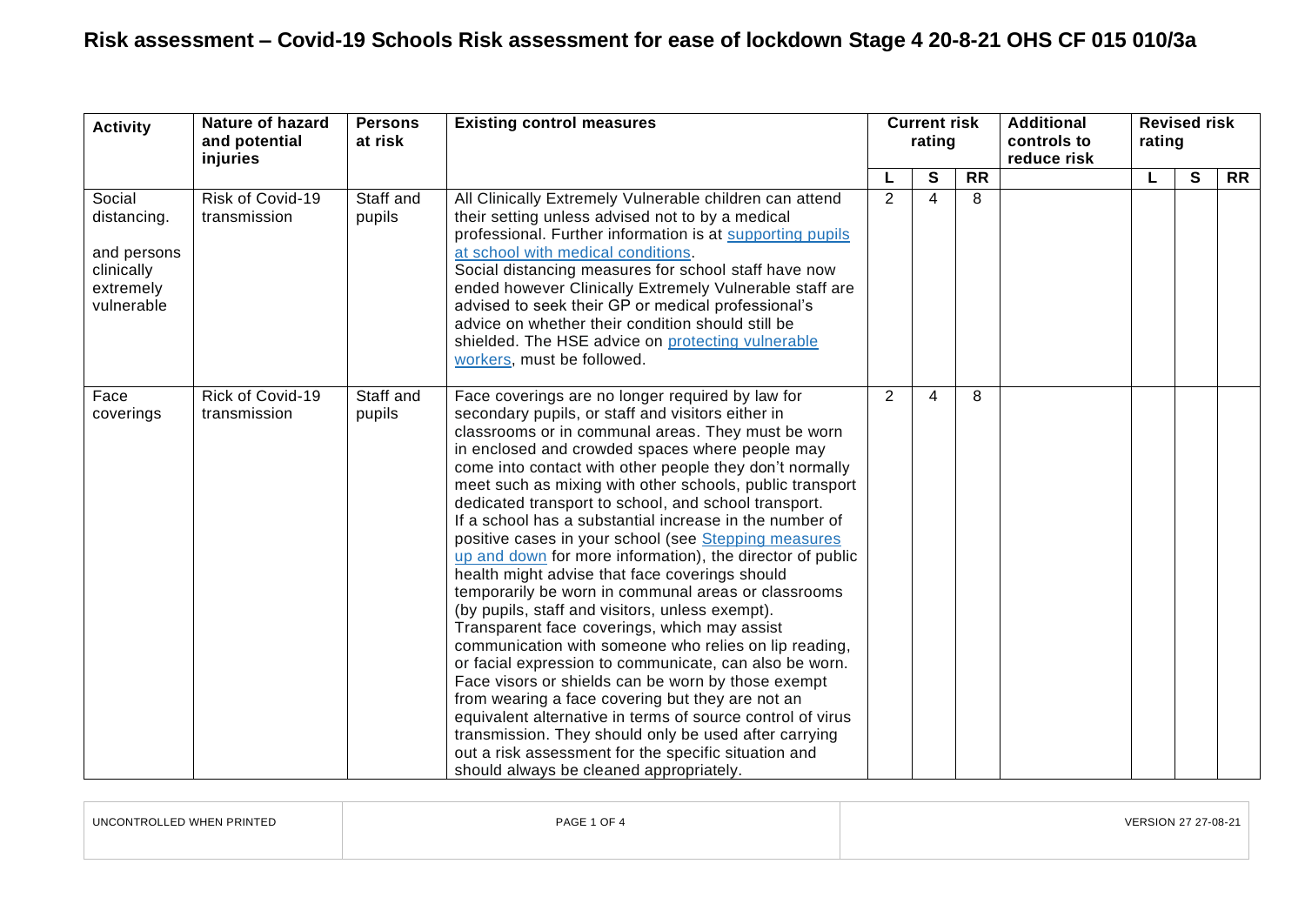| <b>Activity</b>                               | <b>Nature of hazard</b><br>and potential<br>injuries | <b>Persons</b><br>at risk | <b>Existing control measures</b>                                                                                                                                                                                                                                                                                                                                                                                                                                                                                                                                                                                                                                                                                                                                                                                                                                                                                                                                                                                                                                                                                                                                                                                                                                                                                                                                                                                                                                                                                                                                                                                                                                                                 |   | <b>Current risk</b><br>rating |           | <b>Additional</b><br>controls to<br>reduce risk | rating | <b>Revised risk</b> |           |
|-----------------------------------------------|------------------------------------------------------|---------------------------|--------------------------------------------------------------------------------------------------------------------------------------------------------------------------------------------------------------------------------------------------------------------------------------------------------------------------------------------------------------------------------------------------------------------------------------------------------------------------------------------------------------------------------------------------------------------------------------------------------------------------------------------------------------------------------------------------------------------------------------------------------------------------------------------------------------------------------------------------------------------------------------------------------------------------------------------------------------------------------------------------------------------------------------------------------------------------------------------------------------------------------------------------------------------------------------------------------------------------------------------------------------------------------------------------------------------------------------------------------------------------------------------------------------------------------------------------------------------------------------------------------------------------------------------------------------------------------------------------------------------------------------------------------------------------------------------------|---|-------------------------------|-----------|-------------------------------------------------|--------|---------------------|-----------|
| Mixing and                                    |                                                      |                           |                                                                                                                                                                                                                                                                                                                                                                                                                                                                                                                                                                                                                                                                                                                                                                                                                                                                                                                                                                                                                                                                                                                                                                                                                                                                                                                                                                                                                                                                                                                                                                                                                                                                                                  |   | S                             | <b>RR</b> |                                                 | L.     | $\overline{s}$      | <b>RR</b> |
| 'bubbles'<br>and<br>Detecting<br>transmission | Risk of Covid-19<br>transmission                     | Staff and<br>pupils       | It is no longer necessary to keep children in consistent<br>groups (bubbles) and assemblies can resume, as well<br>as mixing of groups at meal times.<br>For transmission, outbreak management plans in place<br>ready to reintroduce bubbles if required and a review<br>made of hygiene, improving ventilation without<br>impacting thermal comfort, and other controls including<br>encouraging testing and using outdoor space where<br>possible. Schools can seek advice from the Dfe Helpline<br>(0800 046 8687, option 1).<br>Public Health guidance - Thresholds for detecting<br>transmission in the setting are described as:<br>• 5 cases of students or staff who are likely to have<br>mixed closely test positive in a 10 day period OR<br>10% of students or staff who are likely to have mixed<br>closely test positive within a 10 day period (either by<br>PCR testing or LFD testing with a follow-up PCR)<br><b>OR</b><br>Dates should be calculated based on illness onset,<br>or test date if asymptomatic. OR<br>• Evidence of severe illness e.g. students or staff<br>members admitted to hospital or a death as a result<br>of a COVID 19 infection (PCR or LFD test with follow<br>up PCR).<br>• For special schools, residential settings with 20 or<br>fewer students and staff - 2 students and staff who<br>are likely to have mixed closely, test positive within a<br>10 day period.<br>The most important changes in Outbreak Control Plan<br>(OCP) are:<br>- Self-isolation - Identified close contacts of a positive<br>case, including household contacts, no longer need to<br>self-isolate, if they meet conditions on page 8 of this<br>risk assessment. | 2 | 4                             | 8         |                                                 |        |                     |           |

| UNCONTROLLED WHEN PRINTED | PAGE 1 OF 4 | VERSION 27 27-08-21 |
|---------------------------|-------------|---------------------|
|                           |             |                     |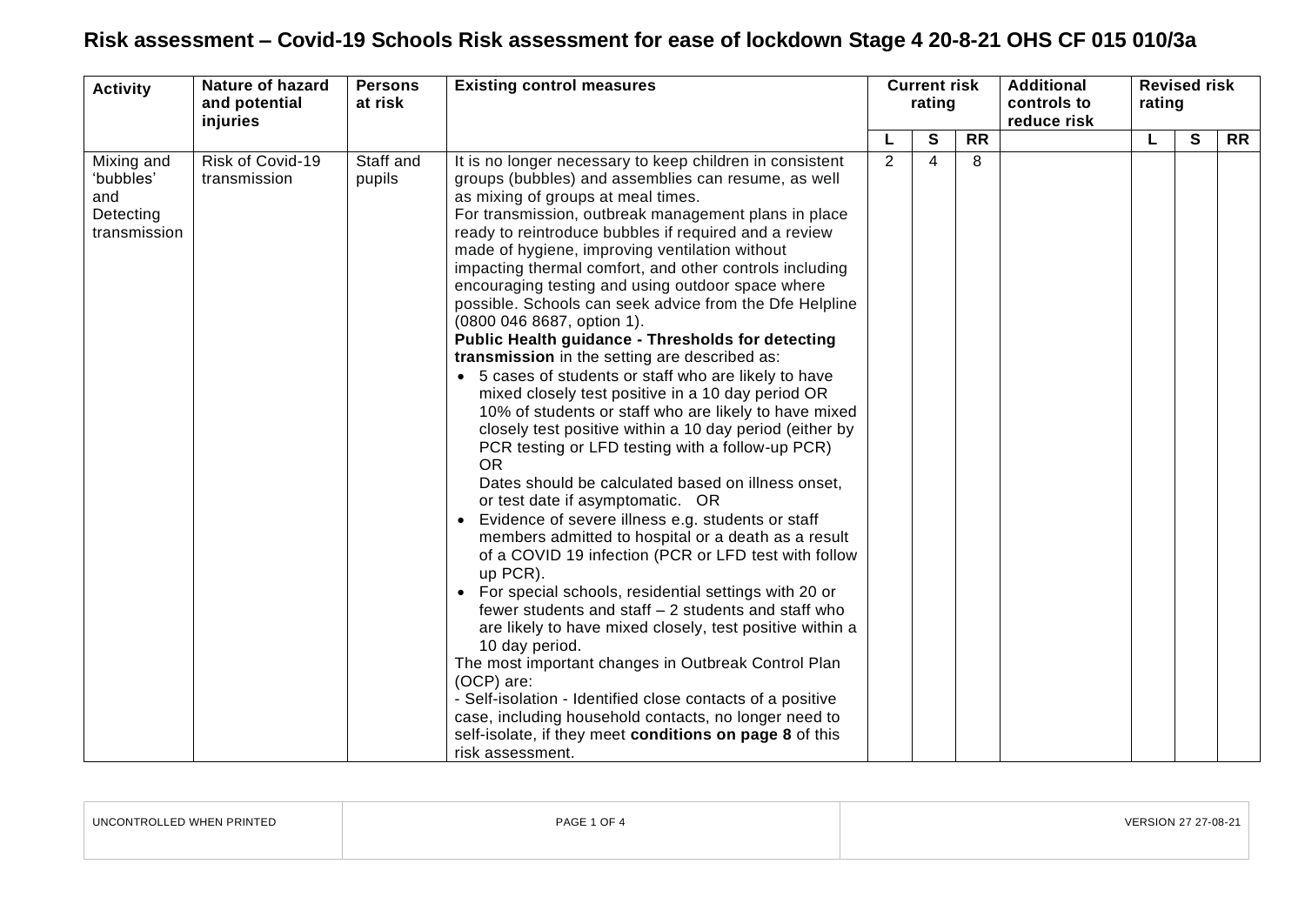| <b>Activity</b>                                                            | Nature of hazard<br>and potential<br>injuries | Persons at<br>risk  | <b>Existing control measures</b>                                                                                                                                                                                                                                                                                                                                                                                                                                                                                                                                                                                                                                                                                                                                                                              |  |   | <b>Current risk</b><br>rating |  | <b>Additional</b><br>controls to<br>reduce risk |             |           | <b>Revised risk</b><br>rating |  |
|----------------------------------------------------------------------------|-----------------------------------------------|---------------------|---------------------------------------------------------------------------------------------------------------------------------------------------------------------------------------------------------------------------------------------------------------------------------------------------------------------------------------------------------------------------------------------------------------------------------------------------------------------------------------------------------------------------------------------------------------------------------------------------------------------------------------------------------------------------------------------------------------------------------------------------------------------------------------------------------------|--|---|-------------------------------|--|-------------------------------------------------|-------------|-----------|-------------------------------|--|
|                                                                            |                                               |                     |                                                                                                                                                                                                                                                                                                                                                                                                                                                                                                                                                                                                                                                                                                                                                                                                               |  | S | <b>RR</b>                     |  |                                                 | $\mathbf s$ | <b>RR</b> |                               |  |
| Mixing and<br>'bubbles'<br>and<br>Detecting<br>transmission<br>(continued) | Risk of Covid-19<br>transmission              | Staff and<br>pupils | - Identification of close contacts - NHS Test and Trace<br>will work with the positive case and/or their parent to<br>identify close contacts.<br>- Schools will need to identify workplace (staff)<br>contacts and provide details to the Self-Isolation<br>Service Hub on 020 3743 6715.<br>- Schools should seek public health advice if a student<br>or staff member is admitted to hospital with COVID-<br>19. They should do this by emailing the PH response<br>cell at c19phresponsecell@bexley.gov.uk                                                                                                                                                                                                                                                                                                |  |   |                               |  |                                                 |             |           |                               |  |
| Tracing<br>contacts and<br>actions for<br>isolation                        | Risk of Covid-19<br>transmission              | Staff and<br>pupils | From 16 August close contacts will now be<br>identified via NHS Test and Trace and education<br>settings will no longer be expected to undertake<br>contact tracing.<br>As with positive cases in any other setting, NHS Test<br>and Trace will work with the positive case and/or their<br>parent to identify close contacts. Contacts from a<br>school setting will only be traced by NHS Test and<br>Trace where the positive case and/or their parent<br>specifically identifies the individual as being a<br>close contact. This is likely to be a small number of<br>individuals who would be most at risk of contracting<br>COVID-19 due to the nature of the close contact. The<br>school may need to help identify close contacts, as<br>currently happens in managing other infectious<br>diseases. |  |   |                               |  |                                                 |             |           |                               |  |

| UNCONTROLLED WHEN PRINTED | $PAGE 1 \cap F$ | <b>VERSION 27 27-08-21</b> |
|---------------------------|-----------------|----------------------------|
|---------------------------|-----------------|----------------------------|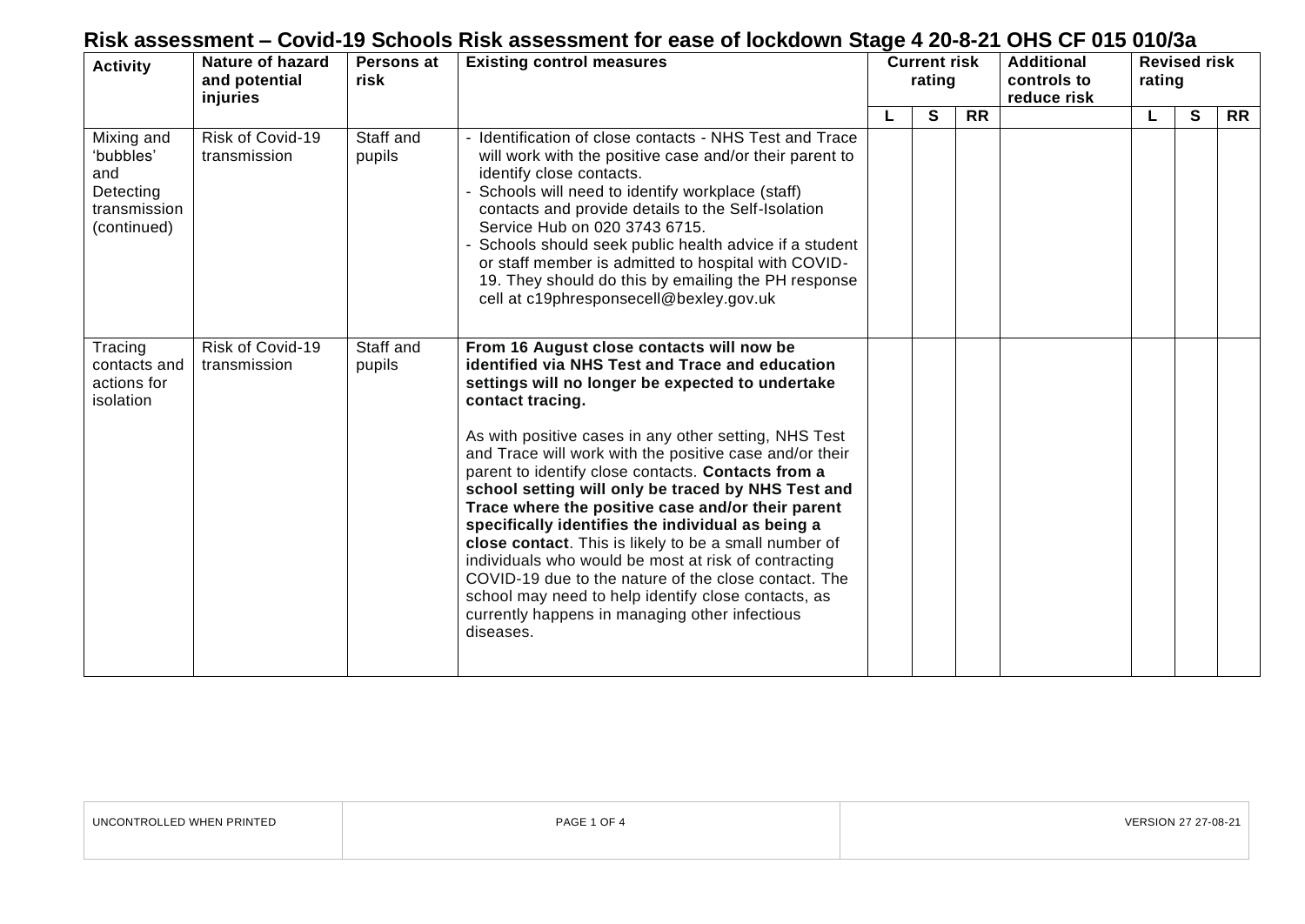| <b>Activity</b>                                                    | Nature of hazard<br>and potential<br>injuries | <b>Persons</b><br>at risk | <b>Existing control measures</b>                                                                                                                                                                                                                                                                                                                                                                                                                                                                                                                                                                                                                                                                                                                                                                                                                                                                                                                                                                                                                                                                                                                                                                                                                                                                                                                                                                                                                                                                                                                     | <b>Current risk</b><br>rating |                         |           | <b>Additional</b><br>controls to<br>reduce risk | <b>Revised risk</b><br>rating |   |           |
|--------------------------------------------------------------------|-----------------------------------------------|---------------------------|------------------------------------------------------------------------------------------------------------------------------------------------------------------------------------------------------------------------------------------------------------------------------------------------------------------------------------------------------------------------------------------------------------------------------------------------------------------------------------------------------------------------------------------------------------------------------------------------------------------------------------------------------------------------------------------------------------------------------------------------------------------------------------------------------------------------------------------------------------------------------------------------------------------------------------------------------------------------------------------------------------------------------------------------------------------------------------------------------------------------------------------------------------------------------------------------------------------------------------------------------------------------------------------------------------------------------------------------------------------------------------------------------------------------------------------------------------------------------------------------------------------------------------------------------|-------------------------------|-------------------------|-----------|-------------------------------------------------|-------------------------------|---|-----------|
|                                                                    |                                               |                           |                                                                                                                                                                                                                                                                                                                                                                                                                                                                                                                                                                                                                                                                                                                                                                                                                                                                                                                                                                                                                                                                                                                                                                                                                                                                                                                                                                                                                                                                                                                                                      |                               | S                       | <b>RR</b> |                                                 | L                             | S | <b>RR</b> |
| Tracing<br>contacts and<br>actions for<br>isolation<br>(continued) | Risk of Covid-19<br>transmission              | Staff and<br>pupils       | Individuals are not required to self-isolate if they<br>live in the same household as someone with COVID-<br>19, or are a close contact of someone with COVID-<br>19, and any of the following apply:<br>they are fully vaccinated<br>$\bullet$<br>they are below the age of 18 years and 6<br>$\bullet$<br>months<br>they have taken part in or are currently part of<br>$\bullet$<br>an approved COVID-19 vaccine trial<br>they are not able to get vaccinated for medical<br>$\bullet$<br>reasons<br>Instead, they will be contacted by NHS Test and Trace,<br>informed they have been in close contact with a positive<br>case and advised to take a PCR test as soon as<br>possible. LBB encourages all individuals to take a<br>PCR test if advised to do so.<br>Staff who do not need to isolate, and children and<br>young people aged under 18 years 6 months who<br>usually attend school, and have been identified as a<br>close contact, should continue to attend school as<br>normal. They do not need to wear a face covering within<br>the school, but it is expected and recommended that<br>these are worn when travelling on public or dedicated<br>school transport.<br>18-year-olds will be treated in the same way as children<br>until 6 months after their 18th birthday, to allow them<br>the opportunity to get fully vaccinated. At which point,<br>they will be subject to the same rules as adults and so if<br>they choose not to get vaccinated, they will need to self-<br>isolate if identified as a close contact. | 2                             | $\overline{\mathbf{A}}$ | 8         |                                                 |                               |   |           |

| UNCONTROLLED WHEN PRINTED | PAGE 1 OF 4 | VERSION 27 27-08-21 |  |
|---------------------------|-------------|---------------------|--|
|                           |             |                     |  |

 $\overline{1}$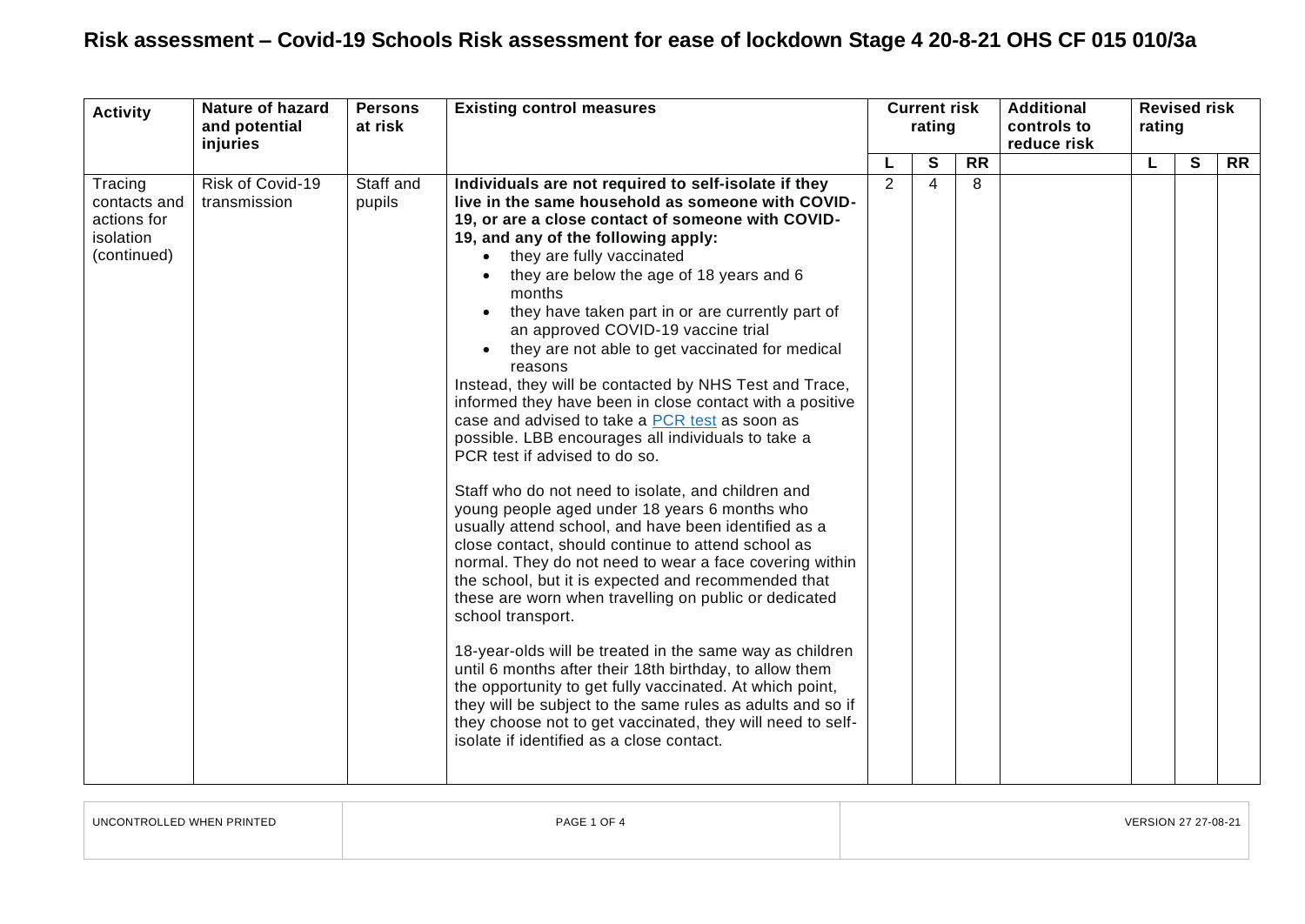| <b>Activity</b>                                                    | <b>Nature of hazard</b><br>and potential<br>injuries | <b>Persons</b><br>at risk | <b>Existing control measures</b>                                                                                                                                                                                                                                                                                                                                                                                                                                                                                                                                                                                    |                |   | <b>Additional</b><br><b>Current risk</b><br>rating<br>controls to<br>reduce risk |  |  |   |           | <b>Revised risk</b><br>rating |  |
|--------------------------------------------------------------------|------------------------------------------------------|---------------------------|---------------------------------------------------------------------------------------------------------------------------------------------------------------------------------------------------------------------------------------------------------------------------------------------------------------------------------------------------------------------------------------------------------------------------------------------------------------------------------------------------------------------------------------------------------------------------------------------------------------------|----------------|---|----------------------------------------------------------------------------------|--|--|---|-----------|-------------------------------|--|
|                                                                    |                                                      |                           |                                                                                                                                                                                                                                                                                                                                                                                                                                                                                                                                                                                                                     |                | S | <b>RR</b>                                                                        |  |  | S | <b>RR</b> |                               |  |
| Tracing<br>contacts and<br>actions for<br>isolation<br>(continued) | Risk of Covid-19<br>transmission                     | Staff and<br>pupils       | Settings will continue to have a role in working with<br>health protection teams in the case of a local outbreak.<br>If there is a substantial increase in the number of<br>positive cases in a setting (see Stepping measures up<br>and down for more information) or if central government<br>offers the area an enhanced response package, the<br>director of public health might advise a setting to<br>temporarily reintroduce some control measures.<br>Information can be found in the contingency framework.                                                                                                |                |   |                                                                                  |  |  |   |           |                               |  |
| Hand<br>hygiene                                                    | Risk of Covid-19<br>transmission                     | All site<br>users         | Ensure that all adults and children frequently wash their<br>hands with soap and water for 20 seconds and dry<br>thoroughly. Posters are encouraged and schools ensure<br>sufficient handwashing facilities are available in toilet<br>blocks. Where a sink is not nearby, provide hand<br>sanitiser in classrooms and other learning<br>environments. It is advised, where reasonably<br>practicable, for electric hand dryers to be switched<br>off and paper towels used, to avoid spread of<br>microbes.                                                                                                        | $\overline{2}$ | 4 | 8                                                                                |  |  |   |           |                               |  |
|                                                                    |                                                      |                           | Toilet seats should be closed when flushing, to<br>avoid spread of microbes into the air.                                                                                                                                                                                                                                                                                                                                                                                                                                                                                                                           |                |   |                                                                                  |  |  |   |           |                               |  |
|                                                                    |                                                      |                           | Follow the NHS guidance on hand hygiene. Clean<br>hands on arrival at the setting, before and after eating,<br>and after sneezing or coughing. Supervise use of hand<br>sanitisers in young children in case of ingestion. Ensure<br>that help is available for children who have trouble<br>cleaning their hands independently. Use of posters on<br>hand hygiene. Small children with complex needs may<br>need support so skin-friendly wipes may be an<br>alternative. Children must be encouraged not to touch<br>their mouth, eyes and nose (or face covering where<br>required by Public Health to be worn). |                |   |                                                                                  |  |  |   |           |                               |  |

| UNCONTROLLED WHEN PRINTED | PAGE 1 OF 4 | 27-08-21 |
|---------------------------|-------------|----------|
|                           |             |          |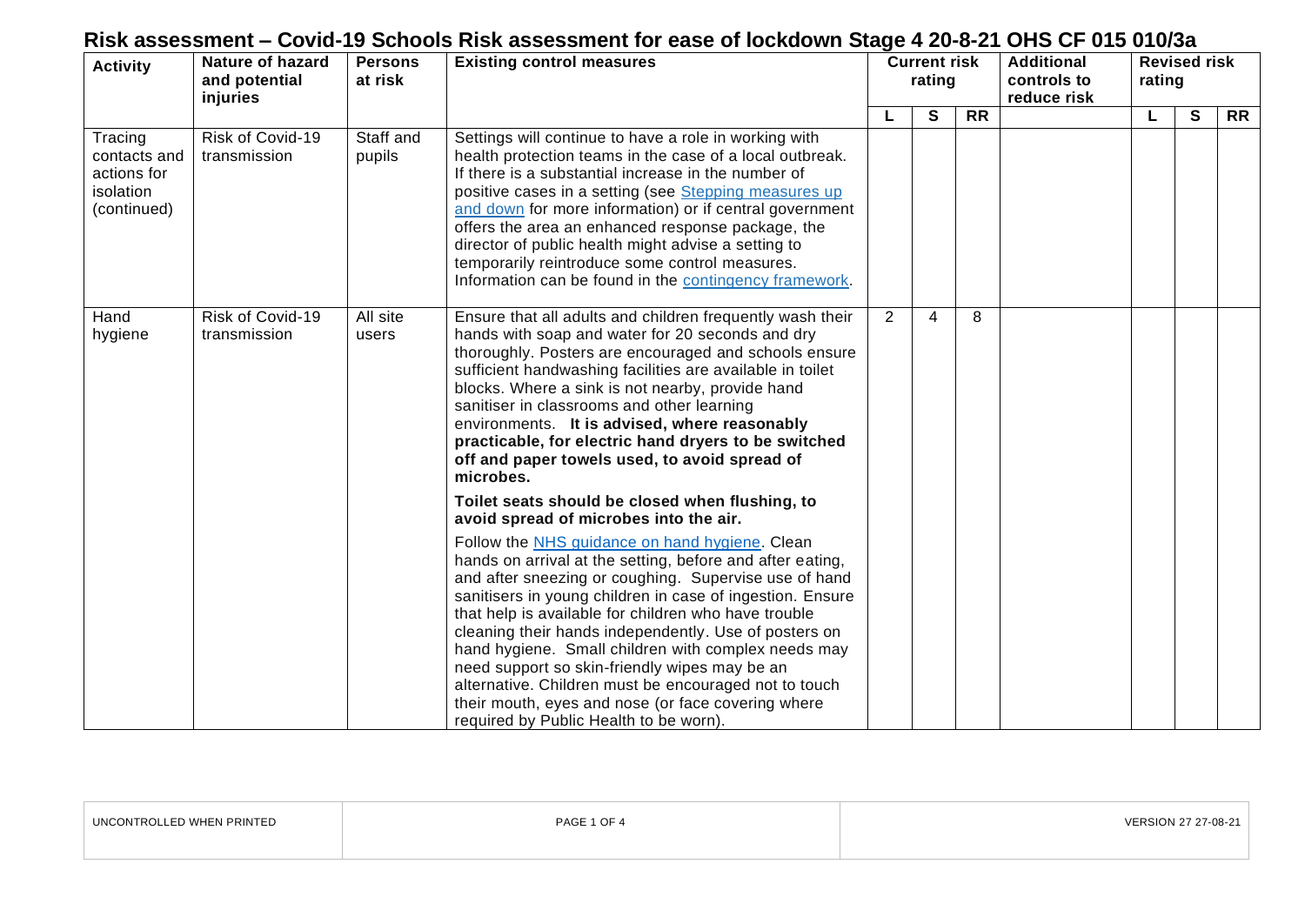| <b>Activity</b>        | <b>Nature of hazard</b><br>and potential<br>injuries                          | <b>Persons</b><br>at risk | <b>Existing control measures</b>                                                                                                                                                                                                                                                                                                                                                                                                                                                                                                               | <b>Current risk</b><br>rating |   |           |  |  |              | <b>Additional</b><br>controls to<br>reduce risk | <b>Revised risk</b><br>rating |  |  |
|------------------------|-------------------------------------------------------------------------------|---------------------------|------------------------------------------------------------------------------------------------------------------------------------------------------------------------------------------------------------------------------------------------------------------------------------------------------------------------------------------------------------------------------------------------------------------------------------------------------------------------------------------------------------------------------------------------|-------------------------------|---|-----------|--|--|--------------|-------------------------------------------------|-------------------------------|--|--|
|                        |                                                                               |                           |                                                                                                                                                                                                                                                                                                                                                                                                                                                                                                                                                |                               | S | <b>RR</b> |  |  | $\mathbf{s}$ | <b>RR</b>                                       |                               |  |  |
| Respiratory<br>hygiene | Risk of Covid-19<br>transmission                                              | All site<br>users         | Microbes will travel 3 feet away from an individual<br>during speech but will travel significantly further with<br>coughing and sneezing.<br>Persons should use a tissue or elbow to cough or<br>sneeze and use bins for tissue waste ('catch it, bin it, kill<br>it'). Ensure that covered bins for tissues are emptied<br>throughout the day to avoid being over-filled.<br>The e-Bug COVID-19 website contains free resources<br>for you, including materials to encourage good hand and<br>respiratory hygiene.                            | $\overline{2}$                | 4 | 8         |  |  |              |                                                 |                               |  |  |
| Use of PPE             | Risk of Covid-19<br>transmission<br>through incorrect<br>use of PPE           | Staff and<br>pupils       | Most staff in schools will not require PPE beyond what<br>they would normally need for their work (for example if<br>working closely with children with special medical needs<br>or intimate care). The guidance on the use of PPE in<br>education, childcare and children's social care<br>settings provides more information on the use<br>of PPE for COVID-19. Please note these videos on<br>putting on and taking off PPE and the poster guide.<br>Putting on - https://youtu.be/ozY50PPmsvE<br>Taking off - https://youtu.be/ozY50PPmsvE |                               | 4 | 4         |  |  |              |                                                 |                               |  |  |
| Enhanced<br>Cleaning   | Risk of Covid-19<br>spread on<br>surfaces through<br>insufficient<br>cleaning | All site<br>users         | Schools maintain enhanced cleaning, particularly<br>around common touch points such as door handles and<br>taps and surfaces. This includes regular cleaning of<br>areas and equipment twice per day, and play equipment<br>after every session.<br>PHE has published guidance on the cleaning of non-<br>healthcare settings. School ensure sufficient supplies<br>are kept in locked cleaner's cupboards. Any staff asked<br>to clean must be provided with training and PPE if not a<br>skin-friendly product.                              | $\mathbf{1}$                  | 4 | 4         |  |  |              |                                                 |                               |  |  |

| UNCONTROLLED WHEN PRINTED | PAGE 1 OF 4 | VERSION 27 27-08-21 |
|---------------------------|-------------|---------------------|
|                           |             |                     |

<u> 1989 - Johann Stoff, deutscher Stoff, der Stoff, der Stoff, der Stoff, der Stoff, der Stoff, der Stoff, der S</u>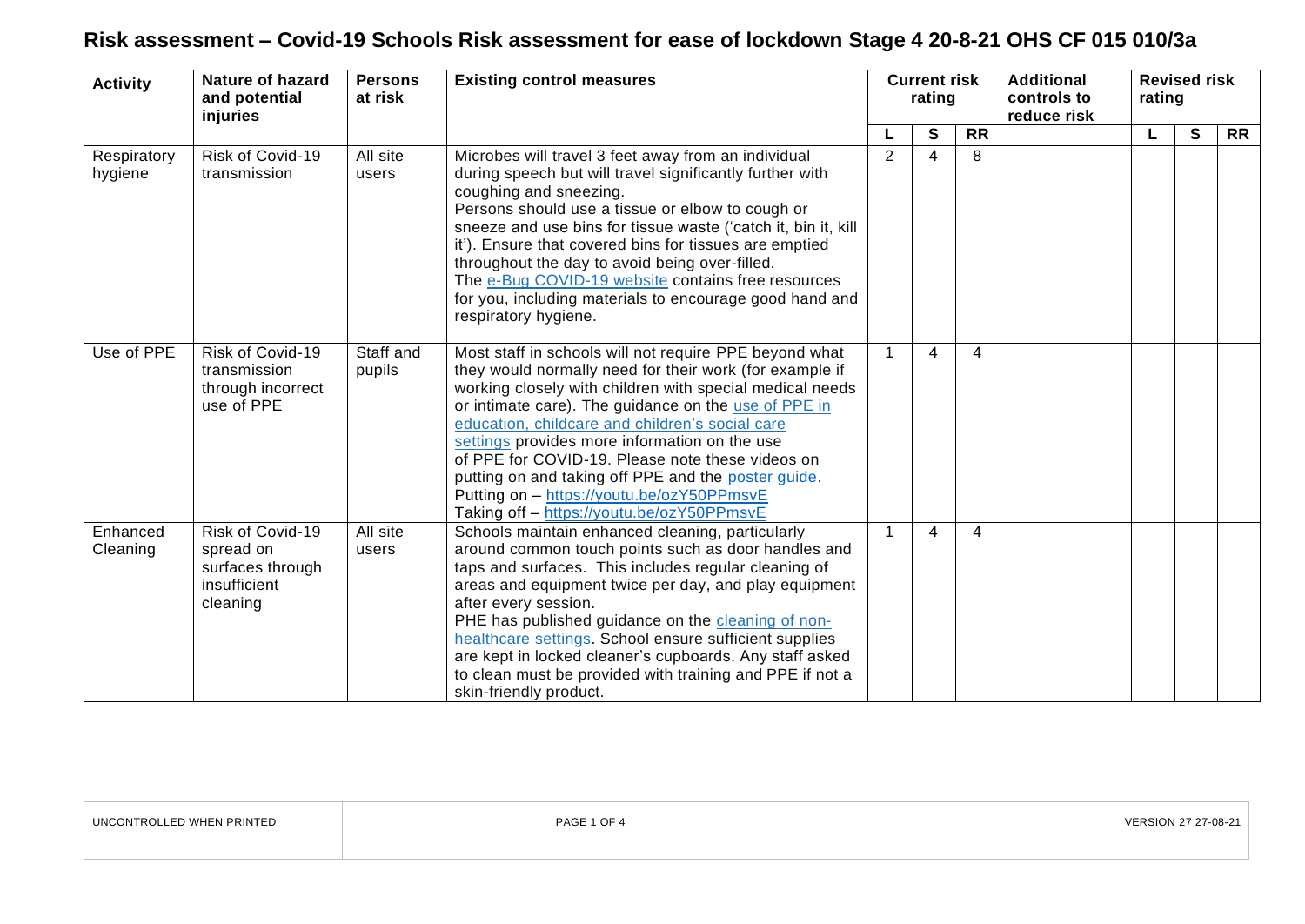| <b>Activity</b>                              | <b>Nature of hazard</b><br>and potential<br>injuries            | Persons at<br>risk | <b>Existing control measures</b>                                                                                                                                                                                                                                                                                                                                                                                                                                                                                                                                                                                                                                                                                                                                                                                                                                                                                                                                                                                                                                                                                                                                                                                                                                                            | <b>Current risk</b><br>rating |   |           |  |  | <b>Additional</b><br>controls to<br>reduce risk | <b>Revised risk</b><br>rating |  |  |
|----------------------------------------------|-----------------------------------------------------------------|--------------------|---------------------------------------------------------------------------------------------------------------------------------------------------------------------------------------------------------------------------------------------------------------------------------------------------------------------------------------------------------------------------------------------------------------------------------------------------------------------------------------------------------------------------------------------------------------------------------------------------------------------------------------------------------------------------------------------------------------------------------------------------------------------------------------------------------------------------------------------------------------------------------------------------------------------------------------------------------------------------------------------------------------------------------------------------------------------------------------------------------------------------------------------------------------------------------------------------------------------------------------------------------------------------------------------|-------------------------------|---|-----------|--|--|-------------------------------------------------|-------------------------------|--|--|
|                                              |                                                                 |                    |                                                                                                                                                                                                                                                                                                                                                                                                                                                                                                                                                                                                                                                                                                                                                                                                                                                                                                                                                                                                                                                                                                                                                                                                                                                                                             |                               | S | <b>RR</b> |  |  | S                                               | <b>RR</b>                     |  |  |
| Ventilation<br>and Co <sub>2</sub><br>levels | Risk of Covid-19<br>transmission<br>through poor<br>ventilation | All site users     | Doors and windows opened to encourage ventilation<br>and poorly ventilated spaces identified to improve<br>fresh air flow, giving particular consideration when<br>holding events where visitors such as parents are on<br>site, such as school plays. Doors can be propped open<br>but only if on a magnetic release or a system in place<br>to unprop them in a fire evacuation. Fire doors should<br>not be propped.<br>Mechanical ventilation is adjusted to increase the<br>ventilation rate and full fresh air wherever possible and<br>checked to confirm that normal operation meets<br>current guidance and that the air is not on 're-<br>circulate'. This is balanced with providing thermal<br>comfort to avoid extremes of temperature and children<br>may wear warmer clothing accordingly. The Health<br>and Safety Executive guidance on air conditioning and<br>ventilation during the COVID-19 pandemic and CIBSE<br>COVID-19 advice provides information. Schools are<br>encouraged to follow Dfe advice to measure Co2<br>levels in classrooms with the installation of Co2<br>monitors, which will be distributed by the government<br>from the end of August along with guidance on how to<br>use them.<br>If using school transport, this should be well ventilated. |                               | 4 | 4         |  |  |                                                 |                               |  |  |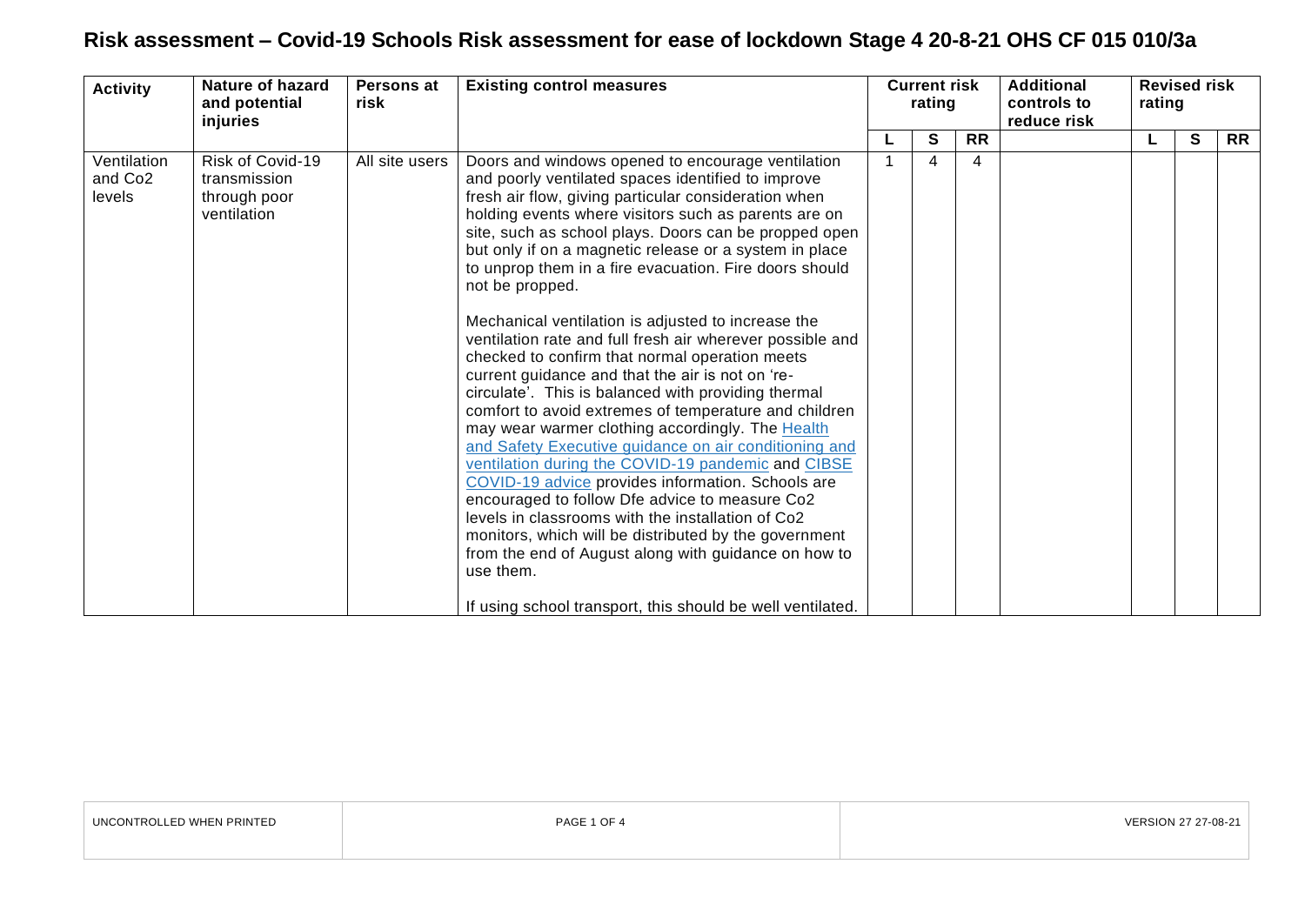| <b>Activity</b>        | Nature of hazard<br>and potential<br>injuries | <b>Persons</b><br>at risk | <b>Existing control measures</b>                                                                                                                                                                                                                                                                                                                                                                                                                                                                                                                                                                                                                                                                                                                                                                                                                                                                                        | <b>Current risk</b><br>rating |           | <b>Additional</b><br>controls to<br>reduce risk | rating | <b>Revised risk</b> |           |
|------------------------|-----------------------------------------------|---------------------------|-------------------------------------------------------------------------------------------------------------------------------------------------------------------------------------------------------------------------------------------------------------------------------------------------------------------------------------------------------------------------------------------------------------------------------------------------------------------------------------------------------------------------------------------------------------------------------------------------------------------------------------------------------------------------------------------------------------------------------------------------------------------------------------------------------------------------------------------------------------------------------------------------------------------------|-------------------------------|-----------|-------------------------------------------------|--------|---------------------|-----------|
|                        |                                               |                           |                                                                                                                                                                                                                                                                                                                                                                                                                                                                                                                                                                                                                                                                                                                                                                                                                                                                                                                         | S                             | <b>RR</b> |                                                 |        | S                   | <b>RR</b> |
| Emergency<br>first aid | Risk of Covid-19<br>transmission              | All site<br>users         | Schools must update their First Aid Needs risk<br>assessment (available on <b>BSN</b> in First aid for schools in<br>the Resources section). First Aiders issued with PPE<br>(goggles, gloves, mask and apron). Avoid mouth to<br>mouth resuscitation, chest compressions only.<br>See guidance from Resuscitation Council UK<br>https://www.resus.org.uk/media/statements/resuscitatio<br>n-council-uk-statements-on-covid-19-coronavirus-cpr-<br>and-resuscitation/covid-community/<br>All emergency personnel must practice good sanitation<br>measures afterwards including washing hands. There is<br>guidance for first responders. Minimum number of first<br>aiders on site daily in line with the first aid risk<br>assessment and continual review based on occupancy<br>and tasks.<br>Schools no longer need to socially distance at assembly<br>points and can revert back to pre-pandemic<br>arrangements. |                               | 8         |                                                 |        |                     |           |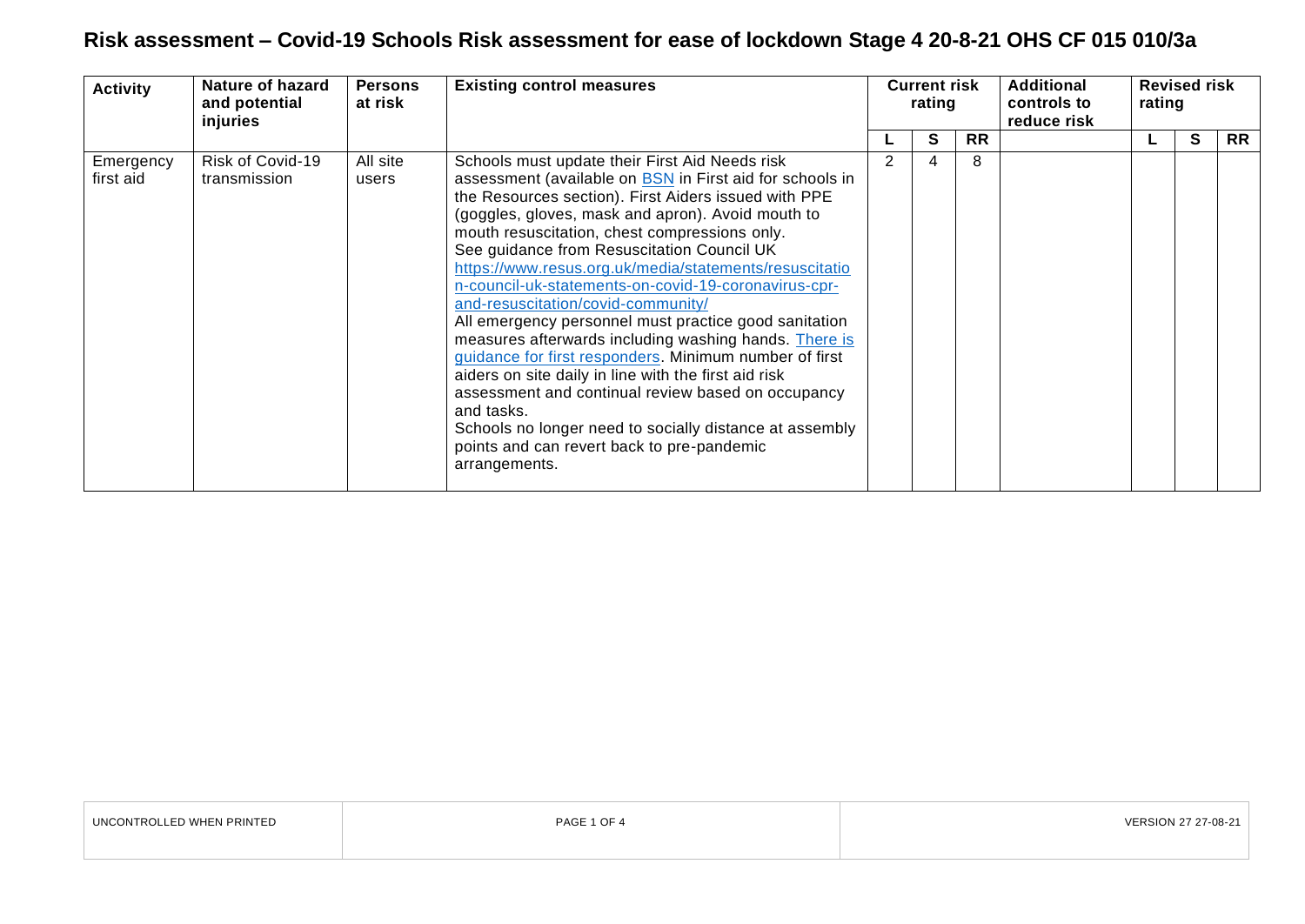| <b>Activity</b>                               | <b>Nature of hazard</b><br>and potential<br>injuries | <b>Persons</b><br>at risk | <b>Existing control measures</b>                                                                                                                                                                                                                                                                                                                                                                                                                                                                                                                                                                                                                                                                                                                                                                                                                                                                                                                                                                                                                                                                                                                                                                                                                                                                                                                                                                                                                                                                                                                                                                                                                                                                                                                                                                                                                                                                                                                                                                                                                          | <b>Current risk</b><br>rating |              |                 |  |    |              |           |  |  | <b>Additional</b><br>controls to<br>reduce risk | rating | <b>Revised risk</b> |  |
|-----------------------------------------------|------------------------------------------------------|---------------------------|-----------------------------------------------------------------------------------------------------------------------------------------------------------------------------------------------------------------------------------------------------------------------------------------------------------------------------------------------------------------------------------------------------------------------------------------------------------------------------------------------------------------------------------------------------------------------------------------------------------------------------------------------------------------------------------------------------------------------------------------------------------------------------------------------------------------------------------------------------------------------------------------------------------------------------------------------------------------------------------------------------------------------------------------------------------------------------------------------------------------------------------------------------------------------------------------------------------------------------------------------------------------------------------------------------------------------------------------------------------------------------------------------------------------------------------------------------------------------------------------------------------------------------------------------------------------------------------------------------------------------------------------------------------------------------------------------------------------------------------------------------------------------------------------------------------------------------------------------------------------------------------------------------------------------------------------------------------------------------------------------------------------------------------------------------------|-------------------------------|--------------|-----------------|--|----|--------------|-----------|--|--|-------------------------------------------------|--------|---------------------|--|
|                                               |                                                      |                           |                                                                                                                                                                                                                                                                                                                                                                                                                                                                                                                                                                                                                                                                                                                                                                                                                                                                                                                                                                                                                                                                                                                                                                                                                                                                                                                                                                                                                                                                                                                                                                                                                                                                                                                                                                                                                                                                                                                                                                                                                                                           |                               | $\mathbf{s}$ | $\overline{RR}$ |  | L. | $\mathbf{s}$ | <b>RR</b> |  |  |                                                 |        |                     |  |
| Managing<br>confirmed<br>cases of<br>Covid-19 | Risk of Covid-19<br>transmission                     | Staff and<br>pupils       | When an individual develops Covid-19 or has a positive<br>test, pupils, staff and other adults follow public health<br>advice on when to self-isolate and what to do. They<br>should not come into school if they have symptoms,<br>have had a positive test result or other reasons<br>requiring them to stay at home due to the risk of them<br>passing on COVID-19 (for example, they are required to<br>quarantine). If anyone in your school develops COVID-<br>19 symptoms, however mild, you should send them<br>home and they should follow public health advice.<br>Symptoms include: A high temperature, a new<br>continuous cough, loss of taste or sense of smell<br>(anosmia). For everyone with symptoms, they must<br>avoid using public transport and, wherever possible, be<br>collected by a member of their family or household. If a<br>pupil is awaiting collection, they should be left in a room<br>on their own if possible and safe to do so. A window<br>should be opened for fresh air ventilation if possible. If<br>the child needs the toilet, there should be a separate<br>toilet if possible. Appropriate PPE should also be used if<br>close contact is necessary. Further information on this<br>can be found in the use of PPE in education, childcare<br>and children's social care settings guidance. Any rooms<br>they use should be cleaned after they leave using<br>decontamination cleaning advice and staff must wash<br>their hands after contact with the unwell person.<br>The household (including any siblings) should follow<br>the PHE stay at home guidance for households with<br>possible or confirmed coronavirus (COVID-19) infection.<br>In most cases, parents and carers will agree that a pupil<br>with symptoms should not attend the school. If a parent<br>or carer insists on a pupil attending, the school can take<br>the decision to refuse the pupil if, in your reasonable<br>judgement, it is necessary to protect other pupils and<br>staff from possible infection with COVID-19. | $\overline{2}$                | 4            | 8               |  |    |              |           |  |  |                                                 |        |                     |  |

| UNCONTROLLED WHEN PRINTED | PAGE 1 OF 4 | VERSION 27 27-08-21 |
|---------------------------|-------------|---------------------|
|                           |             |                     |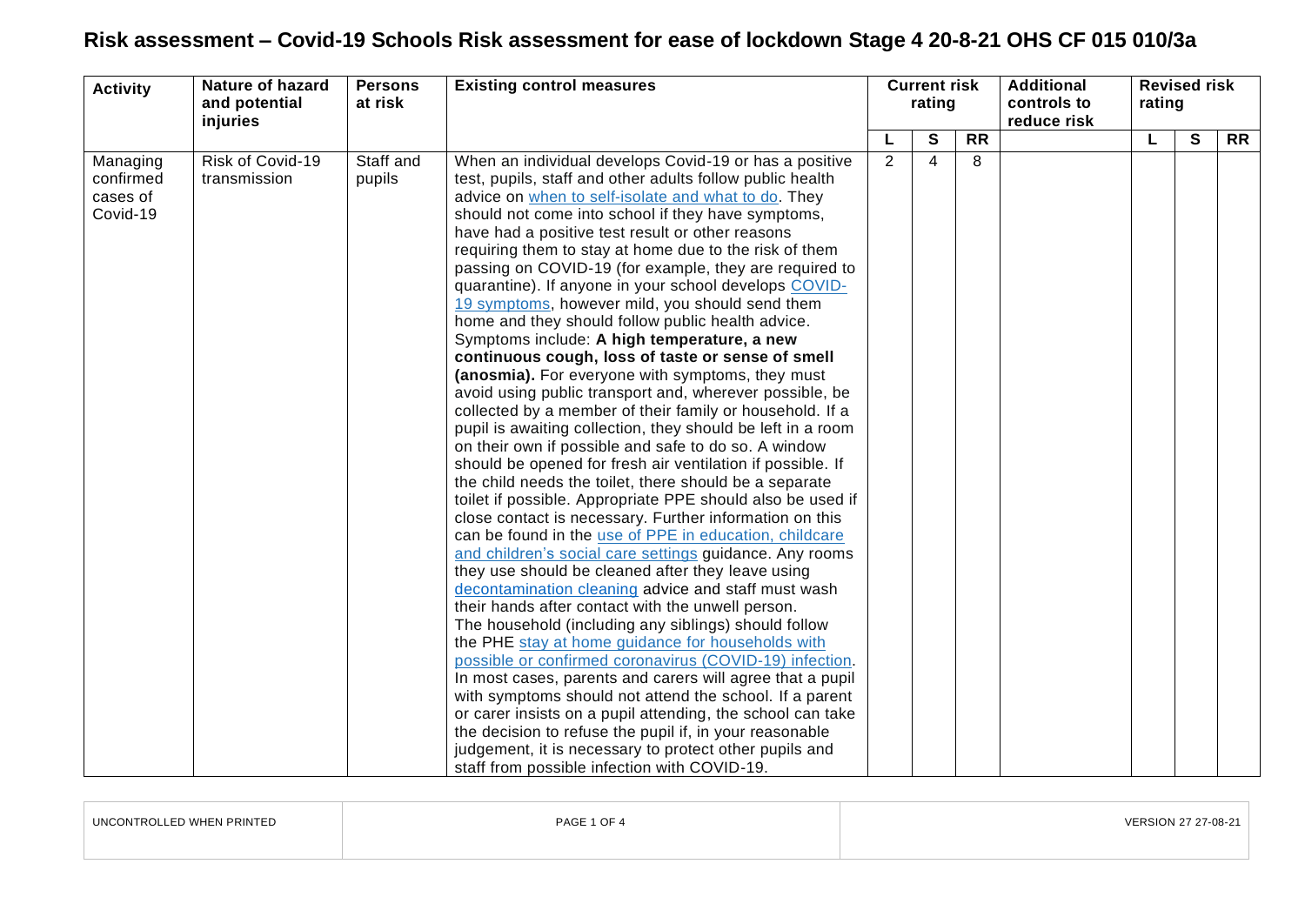| <b>Activity</b>               | <b>Nature of hazard</b><br>and potential<br>injuries | <b>Persons</b><br>at risk | <b>Existing control measures</b>                                                                                                                                                                                                                                                                                                                                                                                                                                                                                                                                                                                                                                                                                                                                                                                                                                                                                                                                                                                                                                                                                                                                                                                                                                                                                                                                                                                                                                                                                                                                                                                                                                                                                                                                                                                                                                                                                                                                                                                                                | <b>Current risk</b><br>rating |   |                 | <b>Additional</b><br>controls to<br>reduce risk | <b>Revised risk</b><br>rating |              |                 |
|-------------------------------|------------------------------------------------------|---------------------------|-------------------------------------------------------------------------------------------------------------------------------------------------------------------------------------------------------------------------------------------------------------------------------------------------------------------------------------------------------------------------------------------------------------------------------------------------------------------------------------------------------------------------------------------------------------------------------------------------------------------------------------------------------------------------------------------------------------------------------------------------------------------------------------------------------------------------------------------------------------------------------------------------------------------------------------------------------------------------------------------------------------------------------------------------------------------------------------------------------------------------------------------------------------------------------------------------------------------------------------------------------------------------------------------------------------------------------------------------------------------------------------------------------------------------------------------------------------------------------------------------------------------------------------------------------------------------------------------------------------------------------------------------------------------------------------------------------------------------------------------------------------------------------------------------------------------------------------------------------------------------------------------------------------------------------------------------------------------------------------------------------------------------------------------------|-------------------------------|---|-----------------|-------------------------------------------------|-------------------------------|--------------|-----------------|
|                               |                                                      |                           |                                                                                                                                                                                                                                                                                                                                                                                                                                                                                                                                                                                                                                                                                                                                                                                                                                                                                                                                                                                                                                                                                                                                                                                                                                                                                                                                                                                                                                                                                                                                                                                                                                                                                                                                                                                                                                                                                                                                                                                                                                                 |                               | S | $\overline{RR}$ |                                                 | L                             | $\mathbf{s}$ | $\overline{RR}$ |
| Testing and<br>self-isolation | Risk of Covid-19<br>transmission                     | Staff and<br>pupils       | Asymptomatic testing is necessary to reduce the risk<br>of transmission within schools. Schools must only<br>provide tests across the summer holidays for twice<br>weekly asymptomatic tests for secondary pupils and for<br>staff in all schools, early years and wraparound<br>childcare if they are open, such as for summer schools.<br>On the return in September, all secondary schools must<br>ensure their pupils take 2 on-site lateral flow tests, 3 to<br>5 days apart. This can commence from 3 working days<br>before the start of term. Pupils must continue to test<br>twice weekly at home until the end of September when<br>this will be reviewed. Staff must undertake twice weekly<br>home tests throughout all of September. Secondary<br>schools should retain a small number of test kits for<br>pupils and staff who are unable to test at home. There<br>is no need for primary age pupils (those in year 6 and<br>below) to test over the summer period. They will be<br>offered the 2 tests at an ATS at the beginning of the<br>autumn term when they start at their secondary school<br>as a new year 7. Schools may choose to start testing<br>year 6 pupils earlier, including in summer schools, is<br>possible. If someone with symptoms tests positive, they<br>must inform the school and should follow the guidance<br>for households with possible or confirmed coronavirus<br>(COVID-19) infection Those who test positive must<br>isolate for 10 days and take a confirmatory polymerase<br>chain reaction (PCR) test and continue to isolate if the<br>result is positive. Schools must be prepared to support<br>home learning for any pupils who are well enough to<br>study if tested positive.<br>New guidance is that for under-18s, irrespective of<br>their vaccination status, and double vaccinated<br>adults, will not need to self-isolate if they are a<br>close contact of a positive case. They will be<br>strongly advised to take a PCR test and, if positive,<br>will need to isolate. |                               |   |                 |                                                 |                               |              |                 |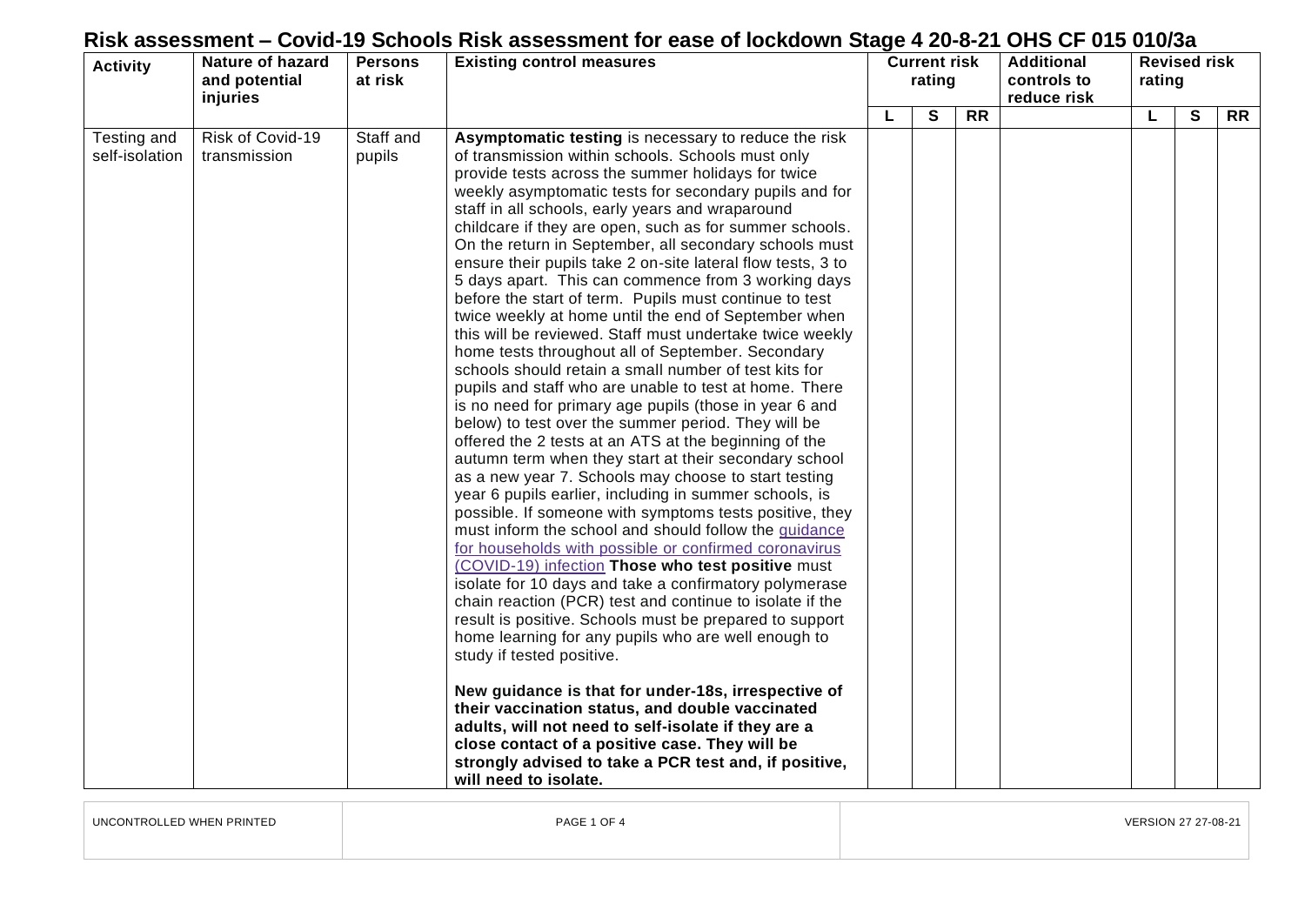| <b>Activity</b>                           | <b>Nature of hazard</b><br>and potential<br>injuries | <b>Persons</b><br>at risk | <b>Existing control measures</b>                                                                                                                                                                                                                                                                                                                                                                                                                                                                                                                                                                                                                                                                                                                                                                                                                                                                                                                                                                                                                                                                                                                                                                                                                                                                                                                                                                                                                                                                                                                                                                                                                                                                                                                                                                                                                                                                                                                                  | <b>Current risk</b><br>rating |   |           |  |  |   | <b>Additional</b><br>controls to<br>reduce risk |  | <b>Revised risk</b><br>rating |  |  |
|-------------------------------------------|------------------------------------------------------|---------------------------|-------------------------------------------------------------------------------------------------------------------------------------------------------------------------------------------------------------------------------------------------------------------------------------------------------------------------------------------------------------------------------------------------------------------------------------------------------------------------------------------------------------------------------------------------------------------------------------------------------------------------------------------------------------------------------------------------------------------------------------------------------------------------------------------------------------------------------------------------------------------------------------------------------------------------------------------------------------------------------------------------------------------------------------------------------------------------------------------------------------------------------------------------------------------------------------------------------------------------------------------------------------------------------------------------------------------------------------------------------------------------------------------------------------------------------------------------------------------------------------------------------------------------------------------------------------------------------------------------------------------------------------------------------------------------------------------------------------------------------------------------------------------------------------------------------------------------------------------------------------------------------------------------------------------------------------------------------------------|-------------------------------|---|-----------|--|--|---|-------------------------------------------------|--|-------------------------------|--|--|
|                                           |                                                      |                           |                                                                                                                                                                                                                                                                                                                                                                                                                                                                                                                                                                                                                                                                                                                                                                                                                                                                                                                                                                                                                                                                                                                                                                                                                                                                                                                                                                                                                                                                                                                                                                                                                                                                                                                                                                                                                                                                                                                                                                   |                               | S | <b>RR</b> |  |  | S | <b>RR</b>                                       |  |                               |  |  |
| Testing,<br>self-isolation<br>(continued) | Risk of Covid-19<br>transmission                     | Staff and<br>pupils       | 18- year-olds will be treated in the same way as children<br>until 6 months after their 18th birthday, to allow them<br>the opportunity to get fully vaccinated. Further guidance<br>can be found here for close contacts of someone who<br>has tested positive and lives in the same household,<br>and for those who do not live together:<br>Guidance for contacts of people with confirmed<br>coronavirus (COVID-19) infection who do not live with<br>the person - GOV.UK (www.gov.uk)<br>Confirmatory PCR tests: Staff and pupils with a<br>positive LFD test result must self-isolate in line with<br>the stay at home guidance for households with possible<br>or confirmed coronavirus (COVID-19) infection. They<br>will also need to get a free PCR test to check if they<br>have COVID-19. Whilst awaiting the PCR result, the<br>individual should continue to self-isolate. If the PCR test<br>is taken within 2 days of the positive lateral flow test,<br>and is negative, it overrides the self-test LFD test and<br>the pupil can return to school, as long as the individual<br>doesn't have COVID-19 symptoms. Additional<br>information on PCR test kits for schools and further<br>education providers is available.<br>Public Health / Health Protection Team may request<br>action is taken where outbreaks are of concern in the<br>school. This will require strengthened communications<br>to encourage pupils to take twice weekly testing and<br>reporting, temporarily reinstating face coverings for<br>pupils/students, staff and visitors in indoor and/or<br>communal spaces in secondary schools, and for staff in<br>primary, early years, out-of-school, and specialist<br>settings. This should be for two weeks in the first<br>instance, pending regular review. Then re-instating on-<br>site rapid LFD testing in secondary schools, for a two-<br>week period to encourage uptake or increased<br>frequency of testing. |                               |   |           |  |  |   |                                                 |  |                               |  |  |

UNCONTROLLED WHEN PRINTED **Example 21 On the Second PAGE 1 OF 4** PAGE 1 OF 4 VERSION 27 27-08-21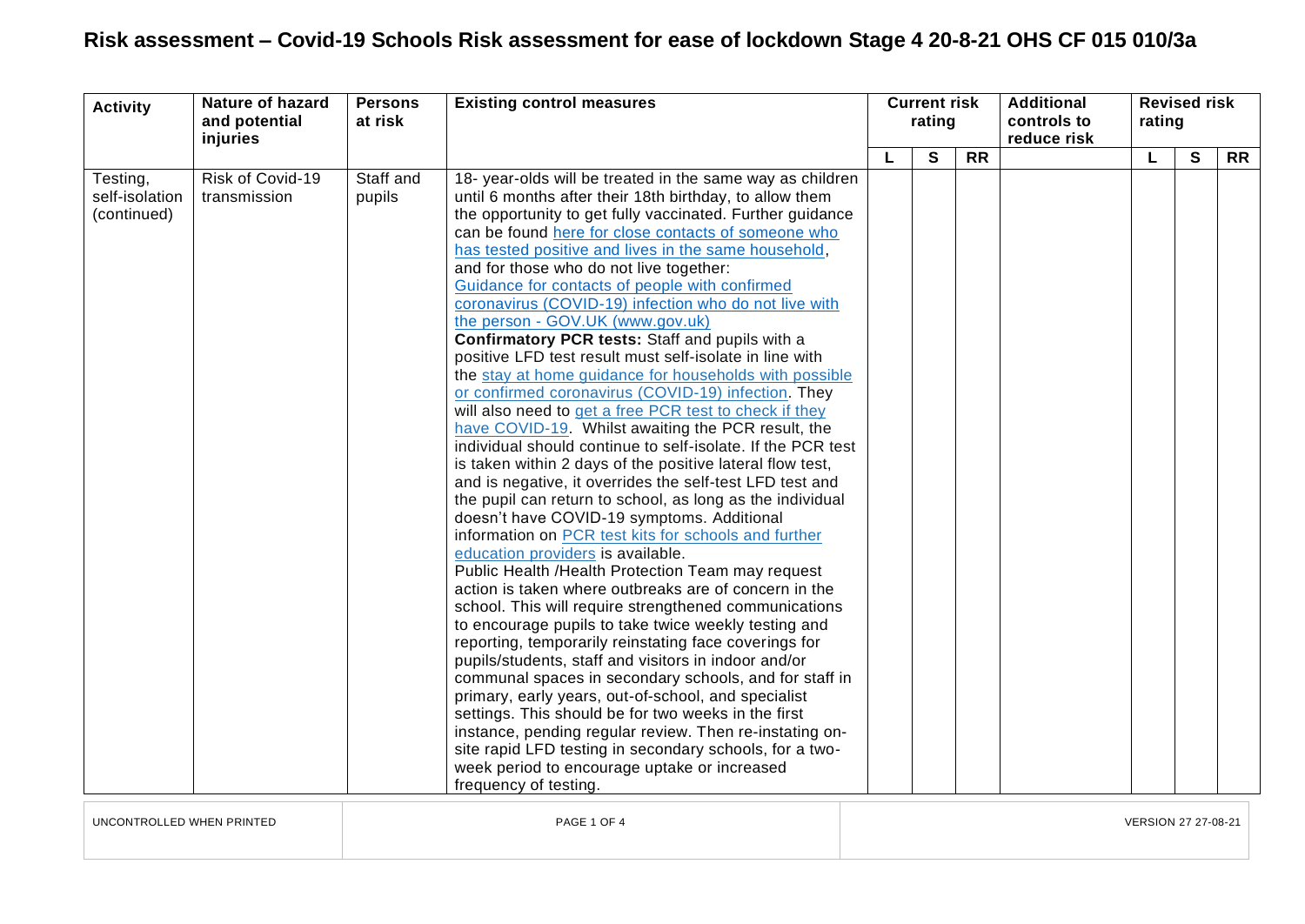| <b>Activity</b>                                | Nature of hazard<br>and potential<br>injuries                                               | <b>Persons</b><br>at risk | <b>Existing control measures</b>                                                                                                                                                                                                                                                                                                                                                                                                                                                                                                                                                                                                                                                                                                                                                                                                                                                                                                                                                                                                                                                                                                                                                         | <b>Current risk</b><br>rating |                         |                 | <b>Additional</b><br>controls to<br>reduce risk | <b>Revised risk</b><br>rating |   |                 |  |
|------------------------------------------------|---------------------------------------------------------------------------------------------|---------------------------|------------------------------------------------------------------------------------------------------------------------------------------------------------------------------------------------------------------------------------------------------------------------------------------------------------------------------------------------------------------------------------------------------------------------------------------------------------------------------------------------------------------------------------------------------------------------------------------------------------------------------------------------------------------------------------------------------------------------------------------------------------------------------------------------------------------------------------------------------------------------------------------------------------------------------------------------------------------------------------------------------------------------------------------------------------------------------------------------------------------------------------------------------------------------------------------|-------------------------------|-------------------------|-----------------|-------------------------------------------------|-------------------------------|---|-----------------|--|
|                                                |                                                                                             |                           |                                                                                                                                                                                                                                                                                                                                                                                                                                                                                                                                                                                                                                                                                                                                                                                                                                                                                                                                                                                                                                                                                                                                                                                          |                               | S                       | $\overline{RR}$ |                                                 |                               | S | $\overline{RR}$ |  |
| Encouraging<br>vaccine<br>take-up              | Risk of serious<br>illness upon<br>catching Covid-19<br>for those who are<br>not vaccinated | All persons               | LBB encourages vaccine take up for all who are eligible<br>to have it. Further information is available in the<br>guidance on supporting pupils at school with medical<br>conditions. Key contractors are encouraged to take up<br>the vaccine too.                                                                                                                                                                                                                                                                                                                                                                                                                                                                                                                                                                                                                                                                                                                                                                                                                                                                                                                                      | $\mathbf{1}$                  | $\overline{\mathbf{A}}$ | $\overline{4}$  |                                                 |                               |   |                 |  |
| Travel and<br>quarantine                       | Risk of Covid-19<br>transmission                                                            | Pupils                    | Where pupils travel from abroad - those aged 11 to 17<br>need proof of a negative COVID-19 test to travel to<br>England (children aged 10 and under are exempt from<br>this) and those aged 5 to 17 must take a COVID-19<br>travel test on or before day 2. More information is<br>provided in the government's quarantine and testing<br>guidance.                                                                                                                                                                                                                                                                                                                                                                                                                                                                                                                                                                                                                                                                                                                                                                                                                                      | $\mathbf 1$                   | $\overline{4}$          | 4               |                                                 |                               |   |                 |  |
| Risk<br>assessment<br>to pregnant<br>employees | Risk of Covid-19<br>transmission                                                            | Pregnant<br>employees     | The risks to female employees of childbearing age and,<br>in particular, risks to new and expectant mothers must<br>be assessed and pregnant staff are in the clinically<br>vulnerable group. If a school is notified that an<br>employee is pregnant, breastfeeding, or has given birth<br>within the last 6 months, it should check the risk<br>assessment to see if any new risks have arisen. There<br>is Guidance for pregnant employees. Pregnant staff<br>should only attend a workplace if the risk assessment<br>states it is safe to do so. Women from 28 weeks<br>gestation or with underlying health conditions such as<br>pre-eclampsia, are at greater risk if they catch Covid-19.<br>It should be noted that heart disease (congenital or<br>acquired) during pregnancy, is classed as clinically<br>extremely vulnerable and will have been notified by<br>Public Health England. The DfE recommends that<br>schools follow the same principles for pregnant pupils.<br>Guidance is available from the Royal College of<br>Gynaecologists. Advice on<br>COVID-19 vaccination: a guide for women of<br>childbearing age, pregnant or breastfeeding<br>is also available. | $\overline{2}$                | 4                       | 8               |                                                 |                               |   |                 |  |

| UNCONTROLLED WHEN PRINTED | PAGE 1 OF 4 | VERSION 27 27-08-21 |
|---------------------------|-------------|---------------------|
|                           |             |                     |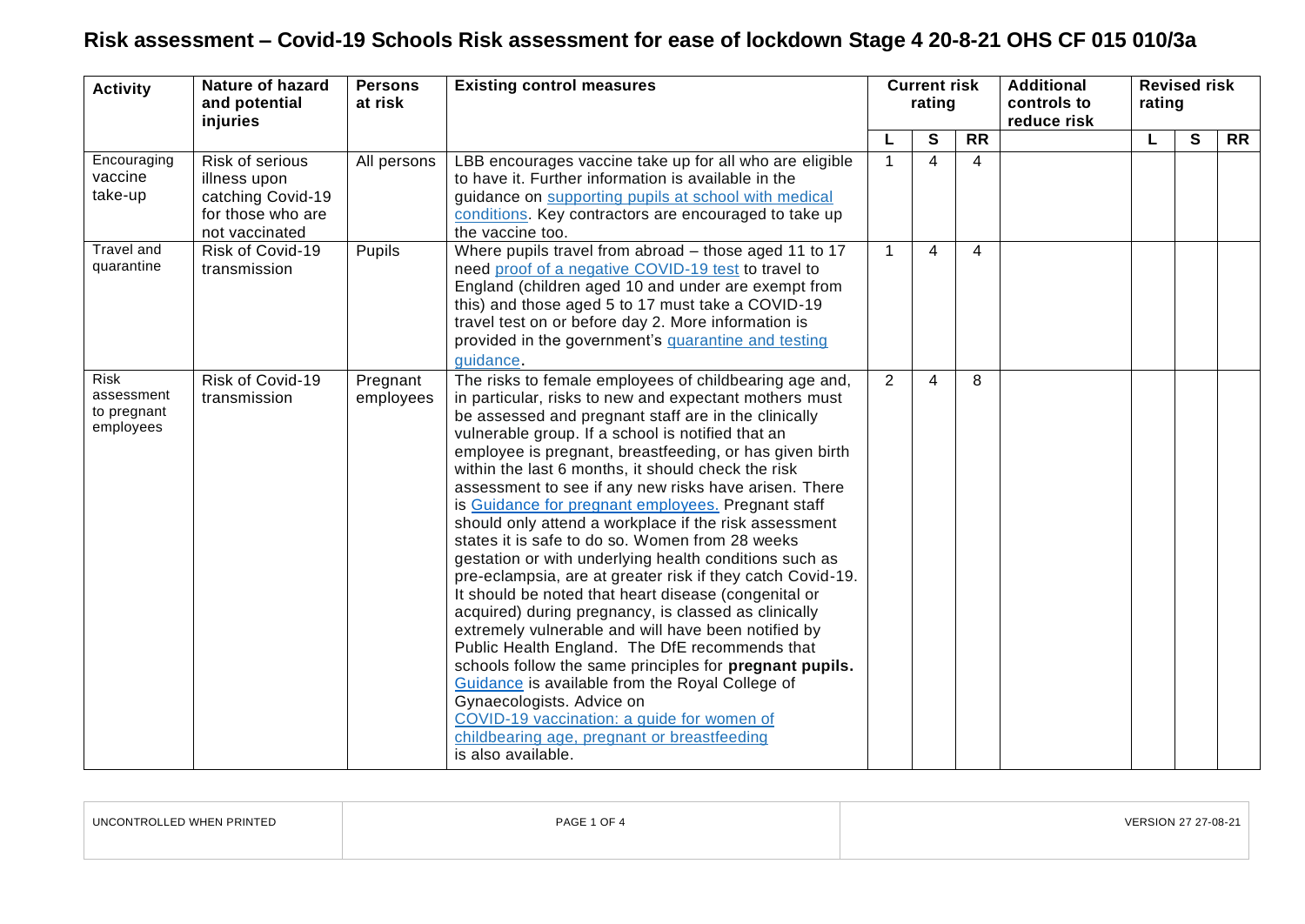| <b>Nature of hazard</b><br><b>Activity</b><br>and potential<br>injuries |                                                                                                       | Persons at<br>risk  | <b>Existing control measures</b>                                                                                                                                                                                                                                                                                                                                                                                                                                                                                                                                                                                                                                                                 |              | <b>Current risk</b><br>rating |                 | <b>Additional</b><br>controls to<br>reduce risk | <b>Revised risk</b><br>rating |                |                 |
|-------------------------------------------------------------------------|-------------------------------------------------------------------------------------------------------|---------------------|--------------------------------------------------------------------------------------------------------------------------------------------------------------------------------------------------------------------------------------------------------------------------------------------------------------------------------------------------------------------------------------------------------------------------------------------------------------------------------------------------------------------------------------------------------------------------------------------------------------------------------------------------------------------------------------------------|--------------|-------------------------------|-----------------|-------------------------------------------------|-------------------------------|----------------|-----------------|
|                                                                         |                                                                                                       |                     |                                                                                                                                                                                                                                                                                                                                                                                                                                                                                                                                                                                                                                                                                                  |              | S                             | $\overline{RR}$ |                                                 | L                             | $\overline{s}$ | $\overline{RR}$ |
| Wraparound<br>provision and<br>extra-<br>curricular<br>activity         | Risk of Covid-19<br>transmission                                                                      | Pupils and<br>staff | The following gov.uk guidance should be followed<br>for providers who run community activities, holiday<br>clubs, after-school clubs, tuition and other out-of-<br>school provision for children.                                                                                                                                                                                                                                                                                                                                                                                                                                                                                                | $\mathbf 1$  | 4                             | 4               |                                                 |                               |                |                 |
| Visitors and<br>contractors                                             | Risk of Covid-19<br>transmission                                                                      | All site users      | Visitors should be by appointment only and asked to<br>follow hygiene measures in place. Contractor visits<br>should be planned ideally to take place out of hours.<br>Visitor passes cleaned between visitors.                                                                                                                                                                                                                                                                                                                                                                                                                                                                                  | $\mathbf 1$  | 4                             | 4               |                                                 |                               |                |                 |
| Information<br>for parents                                              | Risk of Covid-19<br>transmission                                                                      | Pupils and<br>staff | Schools continue to educate parents not to send their<br>children in to school if they are showing symptoms of<br>Covid-19 and encourage vaccination where relevant.                                                                                                                                                                                                                                                                                                                                                                                                                                                                                                                             | $\mathbf 1$  | 4                             | 4               |                                                 |                               |                |                 |
| Incident<br>reporting                                                   | Risk of Covid-19<br>transmission from<br>failing to review<br>control measures<br>following incidents | Staff               | Any incidents at the school where it is found that staff<br>have become infected through contact with work<br>colleagues, children or members of the public during<br>the course of undertaking their job, must be reported<br>to HSE as a RIDDOR. The Corporate Health and<br>Safety team can assist with RIDDOR-reporting and<br>applying criteria on what is considered a work-related<br>infection. For Community Schools and those in the<br>H&S SLA, please report Covid-19 incidents on 'My<br>View' so that Bexley Borough can investigate.                                                                                                                                              | $\mathbf{1}$ | 4                             | 4               |                                                 |                               |                |                 |
| Educational<br>visits                                                   | Risk of Covid-19<br>transmission                                                                      | Pupils and<br>staff | Schools are advised to take out insurance to ensure<br>trips are not cancelled due to Covid-19. International<br>travel can resume in the autumn term to those<br>countries on the permitted list. A full risk assessment<br>must be undertaken to include hygiene controls,<br>ventilation at venues and first aid arrangements for all<br>trips. Face coverings must be worn by all persons on<br>a school bus or hired private coach, in the same way<br>they do for public transport.<br>https://www.gov.uk/government/publications/transport-<br>to-school-and-other-places-of-education-autumn-term-<br>2020/dedicated-transport-to-schools-and-colleges-<br>covid-19-operational-quidance | $\mathbf{1}$ | 4                             | 4               |                                                 |                               |                |                 |

| UNCONTROLLED WHEN PRINTED | PAGE 1 OF 4 | VERSION 27 27-08-21 |
|---------------------------|-------------|---------------------|
|                           |             |                     |

 $\overline{1}$ 

 $\sim$   $\sim$   $\sim$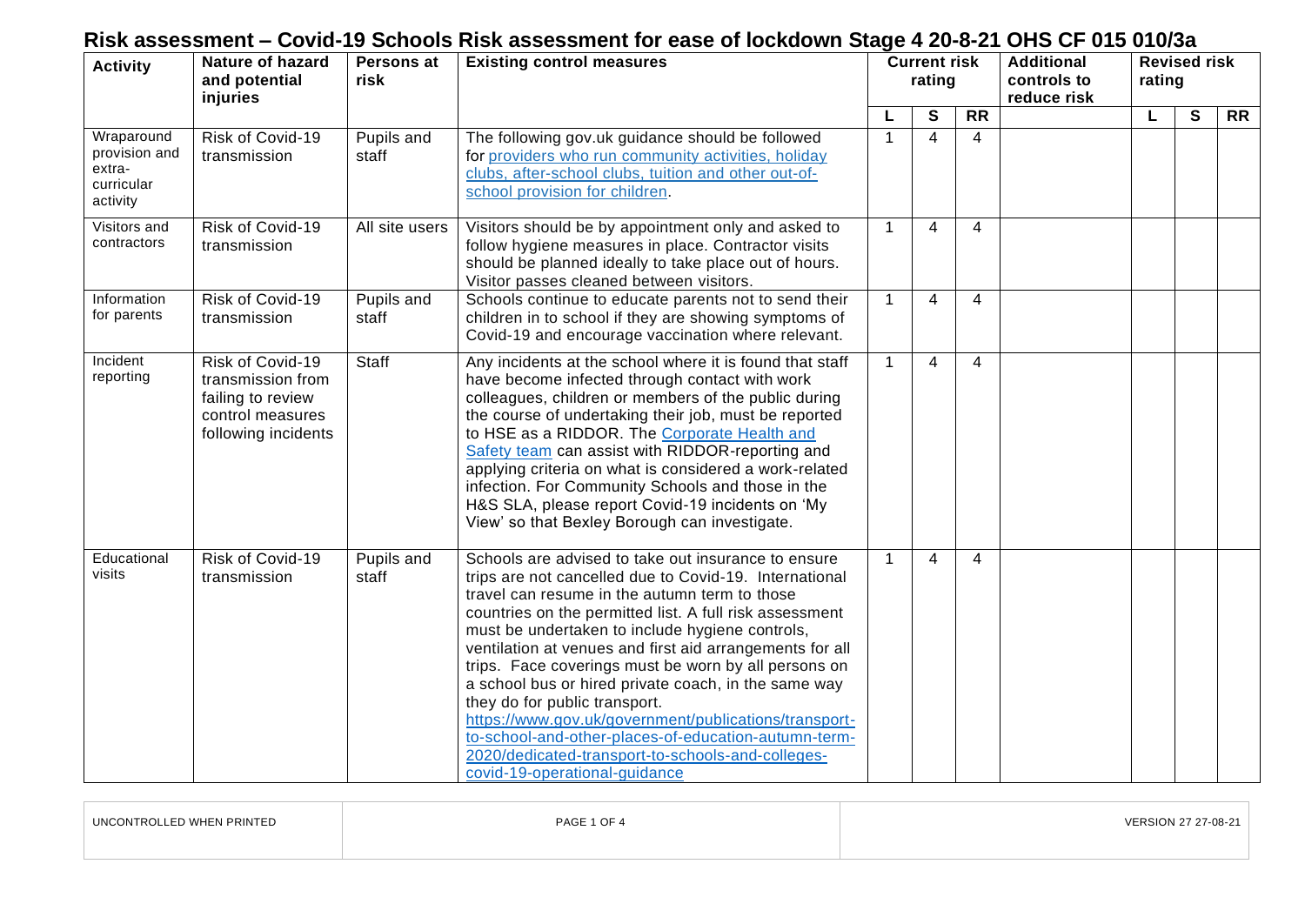| <b>Activity</b>                                                          | Nature of hazard<br>and potential<br>injuries                          | Persons at<br>risk | <b>Existing control measures</b>                                                                                                                                                                                                                                                                                                                                                                                                                                                                                                                                                                                                                                                                                                                                                                                                                                                                                                                                                          | <b>Current risk</b><br>rating |   |           | <b>Additional</b><br>controls to<br>reduce risk | <b>Revised risk</b><br>rating |   |           |  |
|--------------------------------------------------------------------------|------------------------------------------------------------------------|--------------------|-------------------------------------------------------------------------------------------------------------------------------------------------------------------------------------------------------------------------------------------------------------------------------------------------------------------------------------------------------------------------------------------------------------------------------------------------------------------------------------------------------------------------------------------------------------------------------------------------------------------------------------------------------------------------------------------------------------------------------------------------------------------------------------------------------------------------------------------------------------------------------------------------------------------------------------------------------------------------------------------|-------------------------------|---|-----------|-------------------------------------------------|-------------------------------|---|-----------|--|
|                                                                          |                                                                        |                    |                                                                                                                                                                                                                                                                                                                                                                                                                                                                                                                                                                                                                                                                                                                                                                                                                                                                                                                                                                                           |                               | S | <b>RR</b> |                                                 | L                             | S | <b>RR</b> |  |
| <b>Building</b><br>checks                                                | Risk of legionella<br>or Covid-19<br>transmission, and<br>risk of fire | All site users     | If buildings have been closed or had reduced<br>occupancy, water system stagnation must be<br>prevented with legionella checks and flushing regimes.<br>Review the fire risk assessment and ensure all fire<br>doors are operational at all times. Continue<br>emergency drills, emergency lighting checks and fire<br>alarm checks. Where mechanical ventilation is<br>present, recirculatory systems should be adjusted to<br>full fresh air. If mechanical ventilation systems cannot<br>be adjusted to fresh air these should be switched off.<br>Where possible, occupied room windows should be<br>open. If school unsure, advice should be sought from<br>your Heating, Ventilation and Air Conditioning (HVAC)<br>Advisor. The HSE also has helpful advice on air<br>conditioning and ventilation systems.<br>More detailed information on maintenance<br>arrangements can be found in good estate<br>management for schools, in the section on<br>maintenance checks and testing | 1                             | 4 | 4         |                                                 |                               |   |           |  |
| Use of<br>radioactive<br>teaching<br>material in<br>secondary<br>schools | Risk from<br>radioactive<br>materials leaking<br>or going missing      | All site users     | For secondary schools holding radionuclides for<br>Physics lessons, there must continue to be an annual<br>inspection and leak testing of radioactive sources as<br>the Health and Safety Executive (HSE) have not<br>relaxed this requirement whilst pupils have been home<br>learning and teachers working from home. There must<br>be someone trained to carry out the annual inspection<br>and leak testing of the sources following the CLEAPSS<br>guide L93. It is also advised to carry out a monthly<br>store check for security reasons.                                                                                                                                                                                                                                                                                                                                                                                                                                         | 1                             | 4 | 4         |                                                 |                               |   |           |  |

| UNCONTROLLED WHEN PRINTED | PAGE 1 OF 4 | VERSION 27 27-08-21 |
|---------------------------|-------------|---------------------|
|                           |             |                     |
|                           |             |                     |